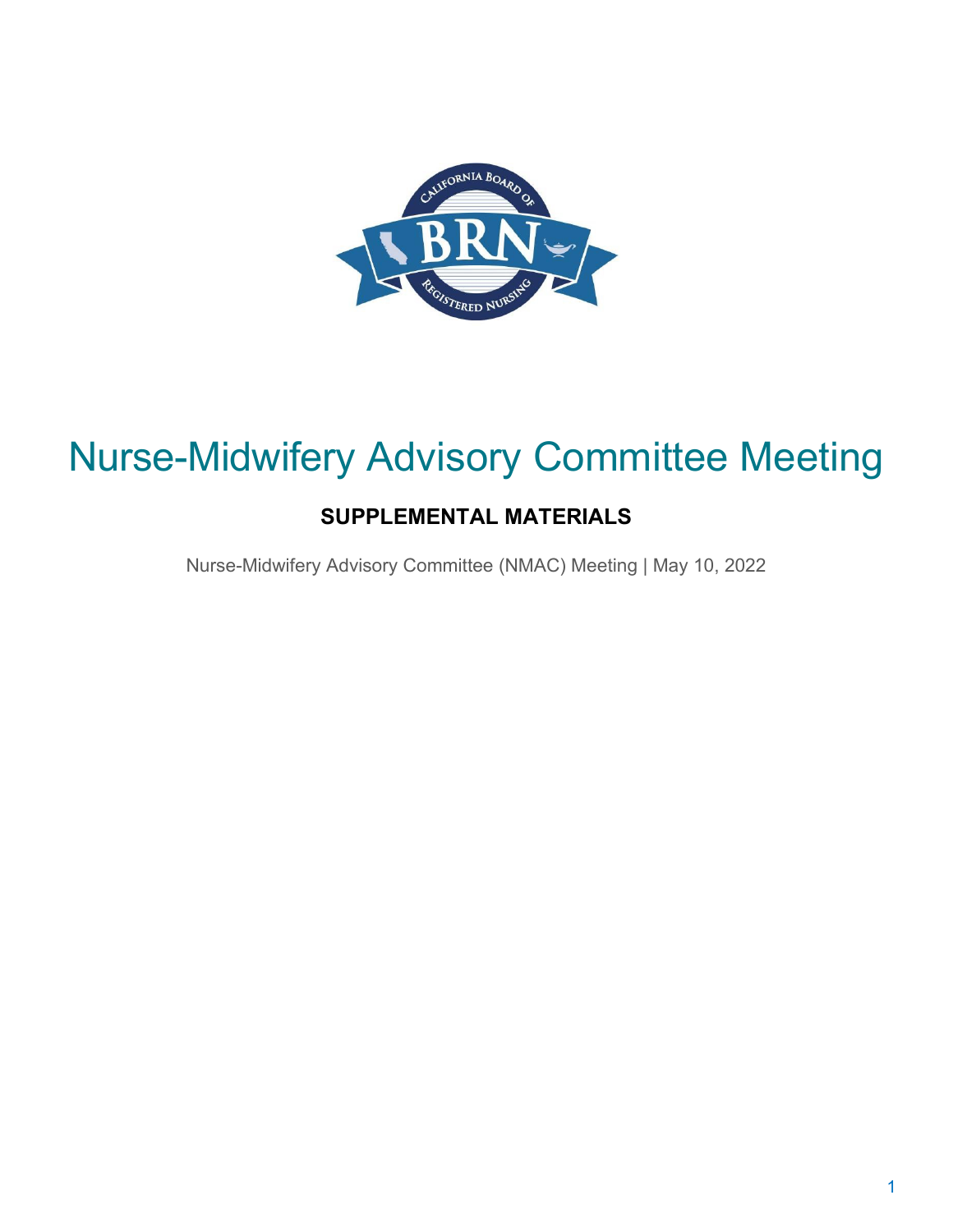| 2.0 General Instructions for the Format of a Teleconference Meeting                                                                                                 |    |  |  |  |
|---------------------------------------------------------------------------------------------------------------------------------------------------------------------|----|--|--|--|
| 4.0 Review and Vote on Whether to Approve Previous Meeting's Minutes                                                                                                | 5  |  |  |  |
| 5.0 Discussion and Possible Action: Review of updates to FAQ language for sections<br>4-7 of SB 1237 (Reg. Sess. 2019-2020) (Bus. & Prof. Code, §§ 2746.5, 2746.51, |    |  |  |  |
| 2746.52, & 2746.54)                                                                                                                                                 | 15 |  |  |  |
| 6.0 Discussion and Possible Action: Regarding Board of Registered Nursing website<br>updates for midwifery practice                                                 | 22 |  |  |  |
| 7.0 Discussion and Possible Action: Regarding updates on the implementation of the<br>California Department of Public Health's prenatal screening portal            | 24 |  |  |  |
| 8.0 Discussion and Possible Action: Regarding NMAC mission statement and 2022<br>goals                                                                              | 27 |  |  |  |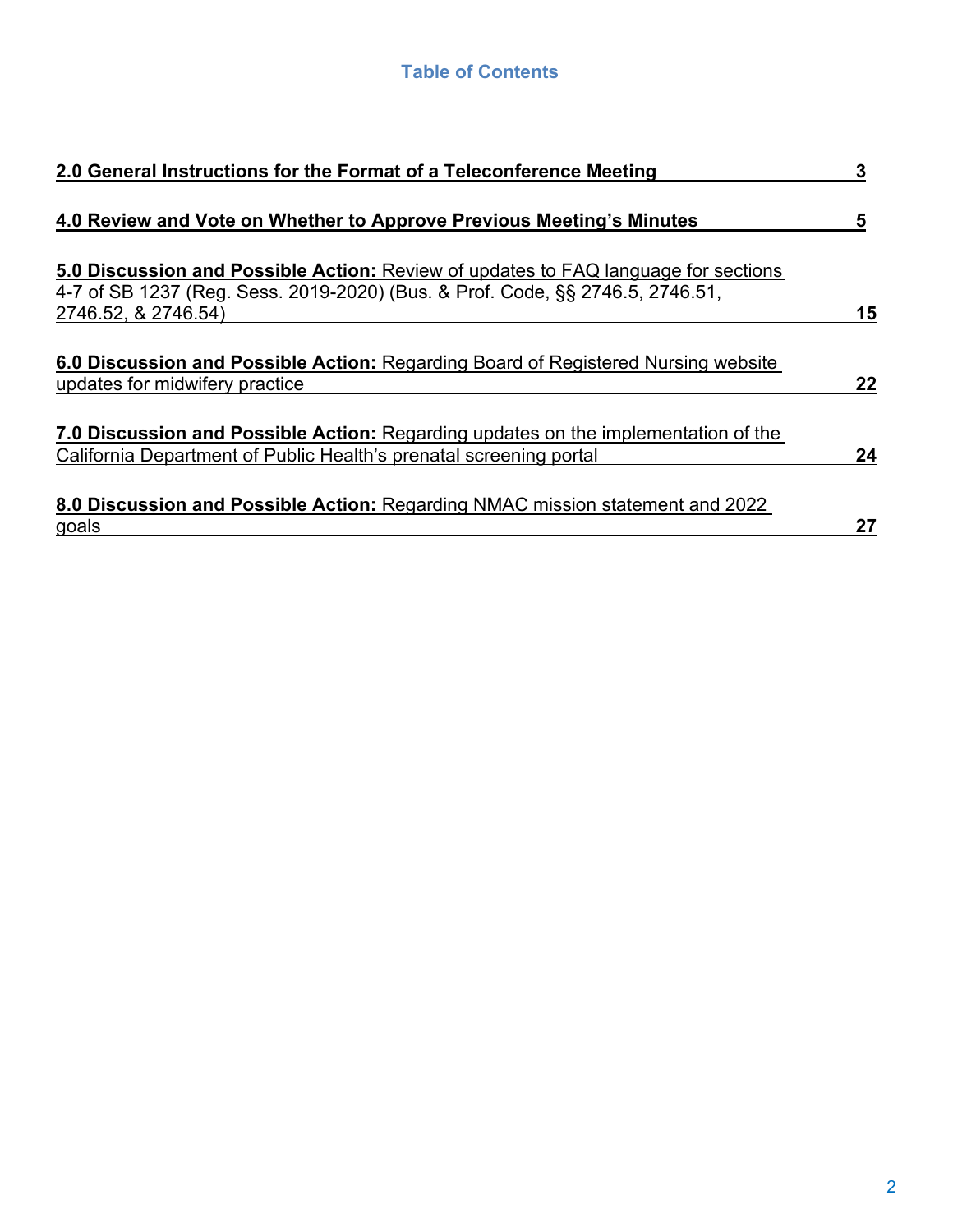

# Agenda Item 2.0

### **General Instructions for the Format of a Teleconference Meeting**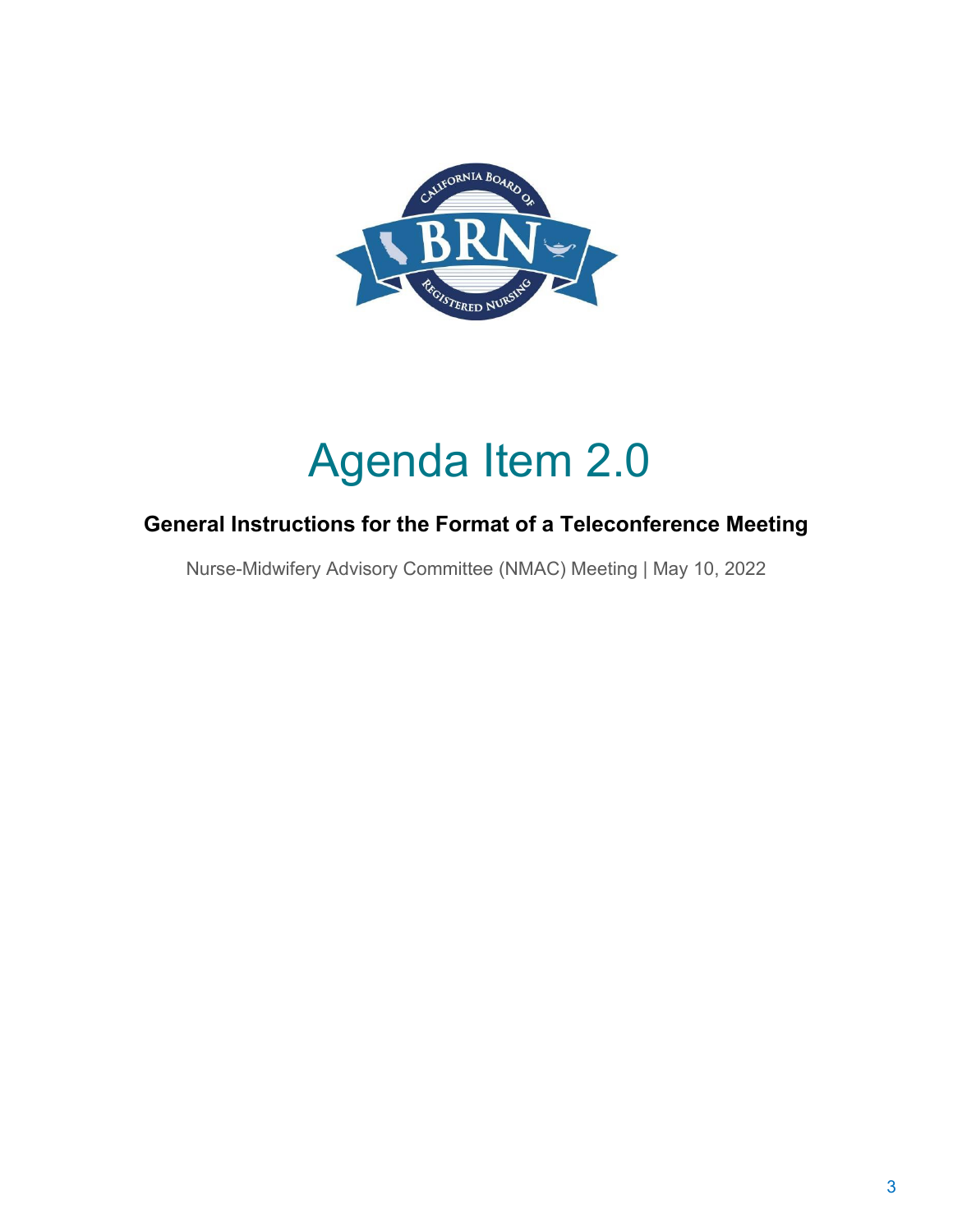# **Participating Via WebEx During a Public Comment Period**

If you would like to make a public comment:



 3. In the 'Q & A' panel, type "I would like to make a comment". You will be identified by the name or moniker you used to join the WebEx session, your line will be opened (**click the 'Unmute me' button**), andyou will have  **two (2) minutes** to provide comment. Every effort is made to take comments in the order which they are requested.

**NOTE:** Please submit a new request for each agenda item on which you would like to comment.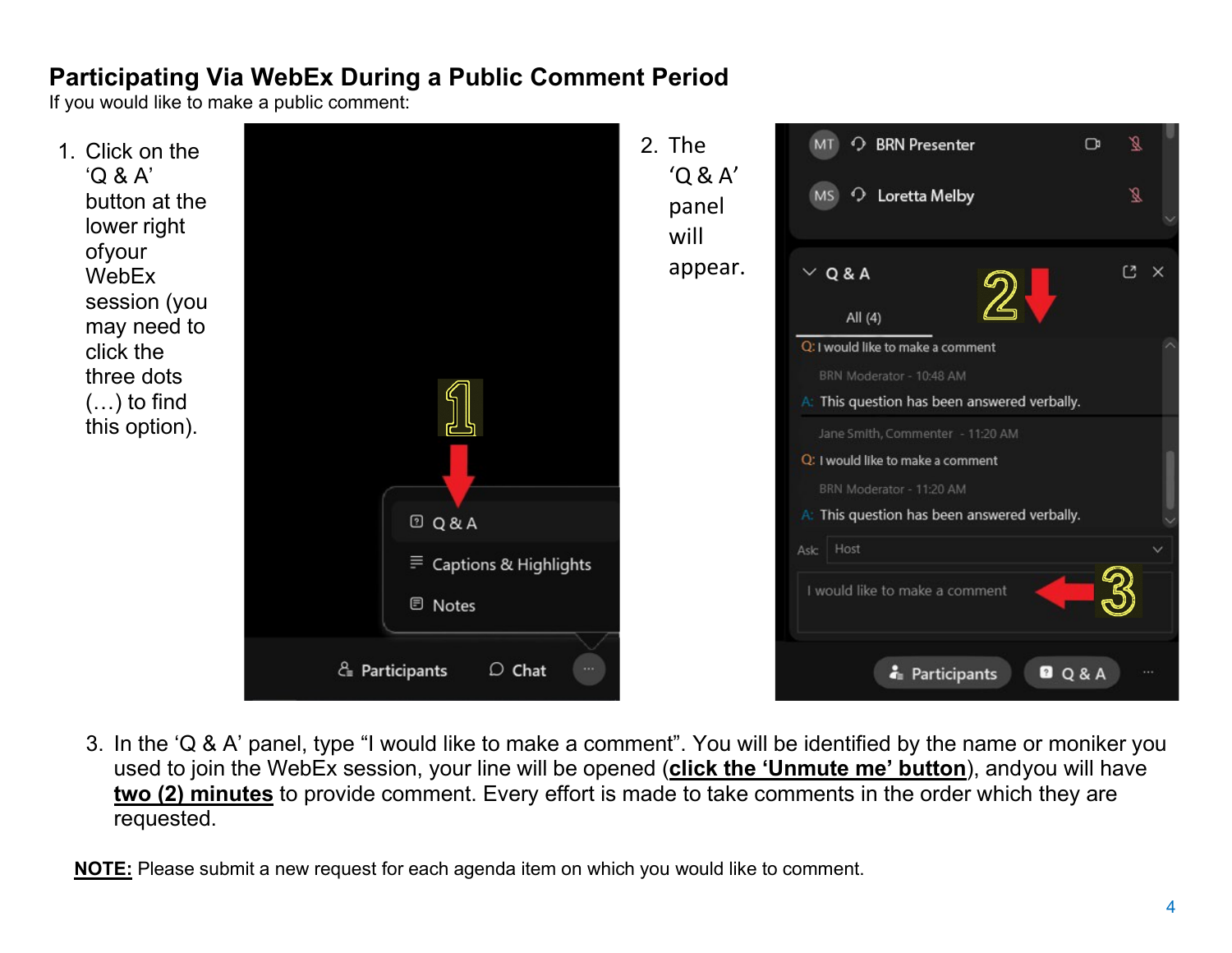

# Agenda Item 4.0

## **Review and Vote on Whether to Approve Previous Meeting Minutes**.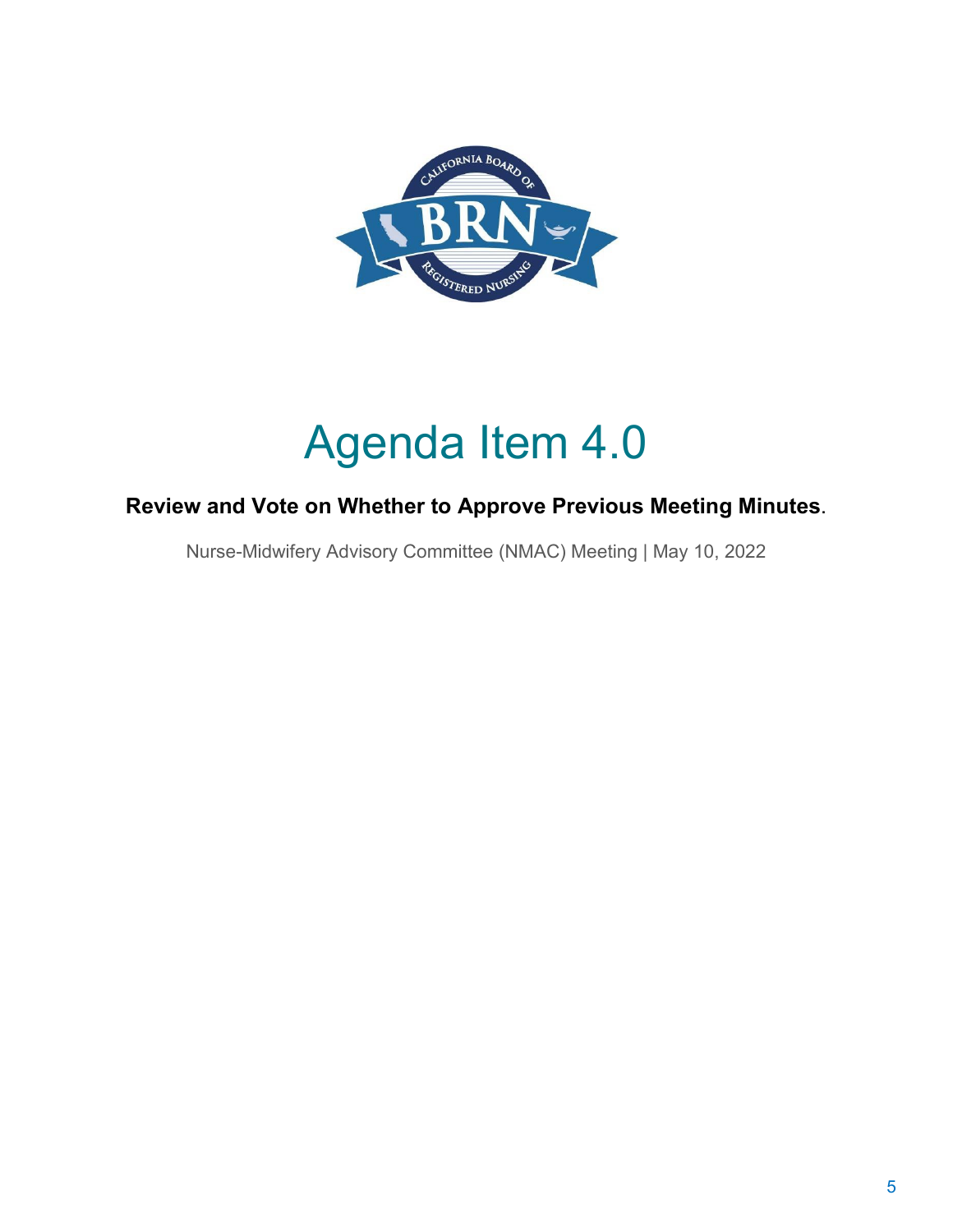## **NURSE-MIDWIFERY ADVISORY COMMITTEE COMMITTEE MEETING MINUTES**



|           |                                                                        | <b>DATE:</b> February 8, 2022                                                                                                                                                                                                                                     |
|-----------|------------------------------------------------------------------------|-------------------------------------------------------------------------------------------------------------------------------------------------------------------------------------------------------------------------------------------------------------------|
|           | <b>START TIME:</b> 9:10 am                                             |                                                                                                                                                                                                                                                                   |
|           | <b>LOCATION:</b>                                                       | <b>NOTE:</b> A physical meeting location was not provided pursuant to<br>the provisions of Government Code section 11133.                                                                                                                                         |
| $9:10$ am | 1.0                                                                    | Call to Order/Roll Call/Establishment of a Quorum<br>Mary Kay Phillips, PhD, CNM – Chair, called the meeting to order at<br>9:10 am. Quorum established at 9:11 am.                                                                                               |
|           | <b>Nurse-Midwifery</b><br><b>Advisory Committee</b><br><b>Members:</b> | Mary Phillips, PhD, CNM - Chair<br>Jenna Shaw-Battista, PhD, RN, PHN, NP, CNM, FACNM – Vice Chair<br>James Byrne, MD<br>Rebecca DeSantis (absent)<br>Ruth Mielke, PhD, CNM, FACNM, WHNP-BC<br>Misa Perron-Burdick - MAS, MD<br><b>Hilary Reyes</b>                |
|           | <b>BRN Staff</b><br><b>Representatives:</b>                            | Loretta Melby, RN, MSN, Executive Officer<br>Reza Pejuhesh, DCA Legal Attorney<br>Evon Lenerd Tapps, BRN Assistant Executive Officer<br>McCaulie Feusahrens, Licensing Division Chief                                                                             |
| $9:14$ am | 3.0                                                                    | Review and vote on whether to approve previous meeting's<br>minutes                                                                                                                                                                                               |
|           |                                                                        | <b>3.1</b> November 16, 2021                                                                                                                                                                                                                                      |
|           | <b>Discussion:</b>                                                     | Mary Kay Phillips introduced the agenda item and opened for<br>Advisory Committee discussion. Questioned the minutes under<br>agenda item five (5) which discusses the portal and asked if the<br>IDEAL portal requires delegation or if CNMs have direct access. |
|           |                                                                        | Loretta Melby: Explained that the committee needs to review and<br>approve the minutes as written but if there is additional discussion<br>needed on an item then it needs to be agendized for a future<br>meeting.                                               |
|           |                                                                        | Mary Kay Phillips: Asked about an issue on the minutes regarding<br>making contact with Department of Vital Statistics for a presentation<br>or FAQ regarding the birth data points and when the agenda item<br>will be added.                                    |
|           |                                                                        | Loretta Melby: Explained that when the agenda item is agendized<br>then the committee will be notified.                                                                                                                                                           |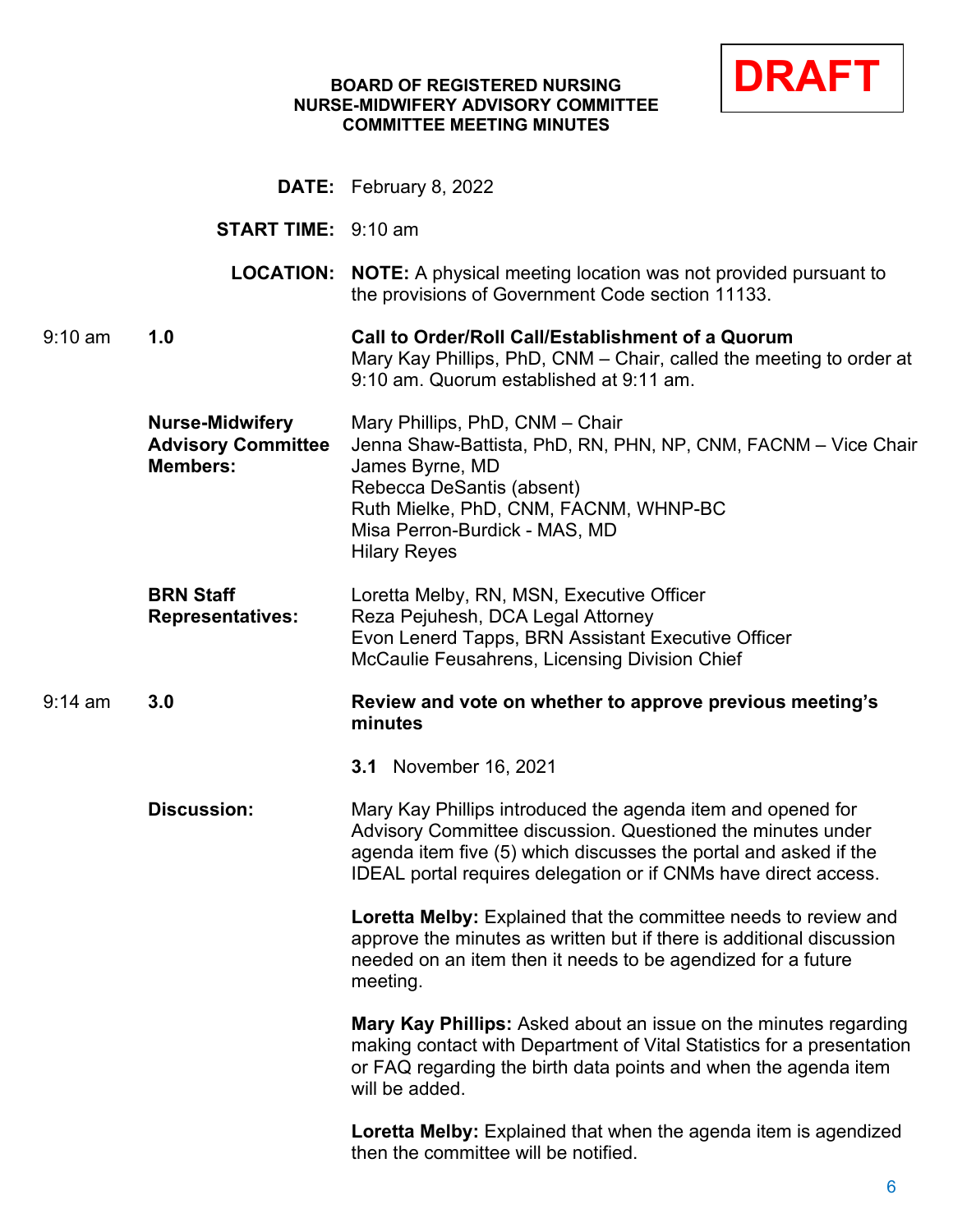**Mary Kay Phillips:** Asked if any other members had any issues with the minutes.

**Ruth Mielke:** Stated she wasn't present at the last meeting.

 **Loretta Melby:** Clarified that any member not present should abstain from the vote.

- amendment to reflect that the advisories had already been **Motion: Jenna Shaw-Battista**: Motioned to accept the minutes with the assigned.
- **Second: Mary Kay Phillips**

**Public Comment for** No public comments. **Agenda Item 3.0:** 

|                                                                      | Vote:              |            | <b>MKP</b> | <b>JSB</b>                                             | <b>JB</b> | <b>RD</b> | <b>RM</b>                                                    | <b>MPB</b>                                                                                                                                                                                                                                                                                                                                                                                     | <b>HR</b>                                                                                                                                      |
|----------------------------------------------------------------------|--------------------|------------|------------|--------------------------------------------------------|-----------|-----------|--------------------------------------------------------------|------------------------------------------------------------------------------------------------------------------------------------------------------------------------------------------------------------------------------------------------------------------------------------------------------------------------------------------------------------------------------------------------|------------------------------------------------------------------------------------------------------------------------------------------------|
|                                                                      |                    | Vote       | Y          | Y                                                      | A         | AB        | A                                                            | Y                                                                                                                                                                                                                                                                                                                                                                                              | Y                                                                                                                                              |
|                                                                      |                    |            |            | Key: Yes: Y   No: N   Abstain: A   Absent for Vote: AB |           |           |                                                              |                                                                                                                                                                                                                                                                                                                                                                                                |                                                                                                                                                |
| $9:24$ am                                                            | 4.0                | agendas.   |            |                                                        |           |           | Public comment for items not on the agenda; items for future |                                                                                                                                                                                                                                                                                                                                                                                                |                                                                                                                                                |
| <b>Public Comment for</b><br>No public comments.<br>Agenda Item 4.0: |                    |            |            |                                                        |           |           |                                                              |                                                                                                                                                                                                                                                                                                                                                                                                |                                                                                                                                                |
| 9:26 am                                                              | 5.0                | authority. |            |                                                        |           |           |                                                              | Discussion and Possible Action: Regarding Certified Nurse<br>Midwives' access to the California Department of Public<br><b>Health's Screening Information System without delegated</b>                                                                                                                                                                                                         |                                                                                                                                                |
|                                                                      | <b>Discussion:</b> |            |            |                                                        |           |           |                                                              | Mary Kay Phillips introduced the agenda item and opened for<br>Advisory Committee discussion. She explained that this was<br>brought to her attention by multiple sources, so she contacted<br>CDPH and added it to the agenda. Further explained that CDPH<br>said CNMs have access to the online portal if a physician/surgeon<br>the BRN. (Information from an email from CDPH to Mary Kay) | grants access to the portal. CDPH said this is not the optimal way to<br>access the portal, but they have not been able to get validation from |
|                                                                      |                    | authority. |            |                                                        |           |           |                                                              | states that physician assistants and nurses are being added to the<br>portal and it is tentatively scheduled for a May release. She further<br>explained that NPs, CNMs, CNSs, and RNs should be able to<br>access directly and enter information without obtaining delegated                                                                                                                  | Loretta Melby: Requested Mary Kay to forward the email and read<br>the email that she received from the Chief of Genetic Screening that        |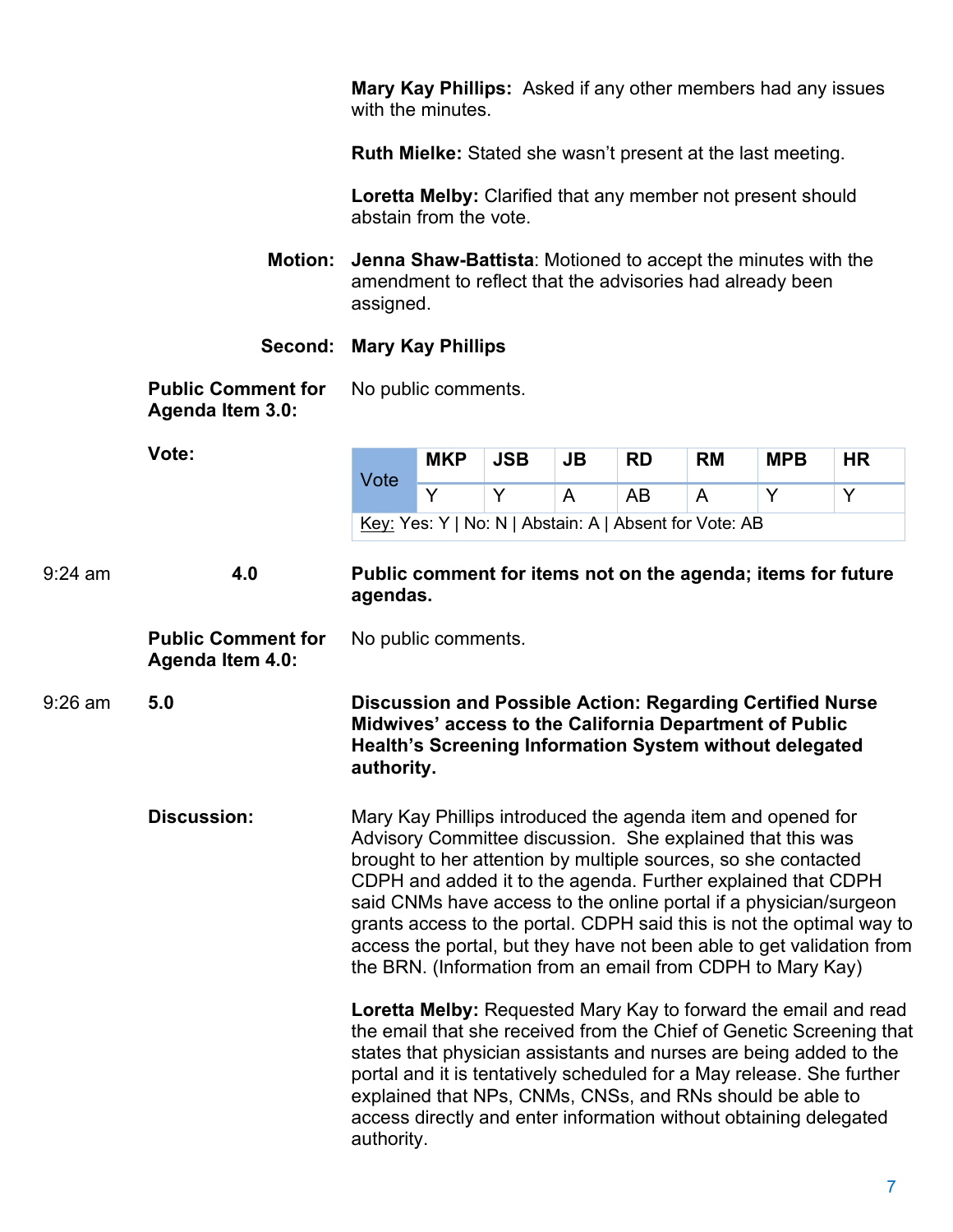**Ruth Mielke:** Asked if NMAC can have a presentation from CDPH once it goes live.

 **Loretta Melby:** Stated that once it goes live, we will request that CDPH be added to the agenda for an update and training.

**Misa Perron-Burdick**: Requested that members state their name when they speak as she doesn't know their voices. Asked if the physician assistants are included and further stated that this is against SB 1237 and independent practice and should be resolved.

**Loretta Melby:** Explained that physician assistants should be included through the Medical Board of California and asked, again, for Mary Kay to send the email because BRN has been working with CDPH since July and would like to resolve that this incorrect information is still being disseminated.

**Mary Kay Phillips:** Asked what the message would be to people who are trying to renew and are required to have delegated access in May.

 **Loretta Melby:** Explained that this is out of BRN's control because CDPH. it is being done by another agency. She can only provide the information for CDPH's system, and she will continue to meet with

 to be patient, and this is a good change. **James Byrne:** Explained that this sounds like a major infrastructure change instead of making changes to an existing system. We need

 to verify a CNM license but they could not get them authenticated **Mary Kay Phillips:** The CDPH believes that they contact the BRN so they went to the delegated access.

**James Byrne:** Shared the context and explained that these screening are highly sensitive and important and that is why the safeguards are so important. Further explained that if it wasn't a tight system the information may not be presented correctly. Explained that it may seem unfair, but the level of life and death information is so valuable that it needs to be done right.

 community so there is not a sense that it is not all for naught. **Mary Kay Phillips:** Agreed and explained that her concern is more regarding the fact that it has been more than a year since the passing of the bill and CNMs lose faith when they run into these issues. Expressed the need to be clear to the CNMs in the

 people may have with the slow movement but hopefully this conversation will show that there is movement, and it is being taken **James Byrne:** Explained that he understands the frustration that seriously.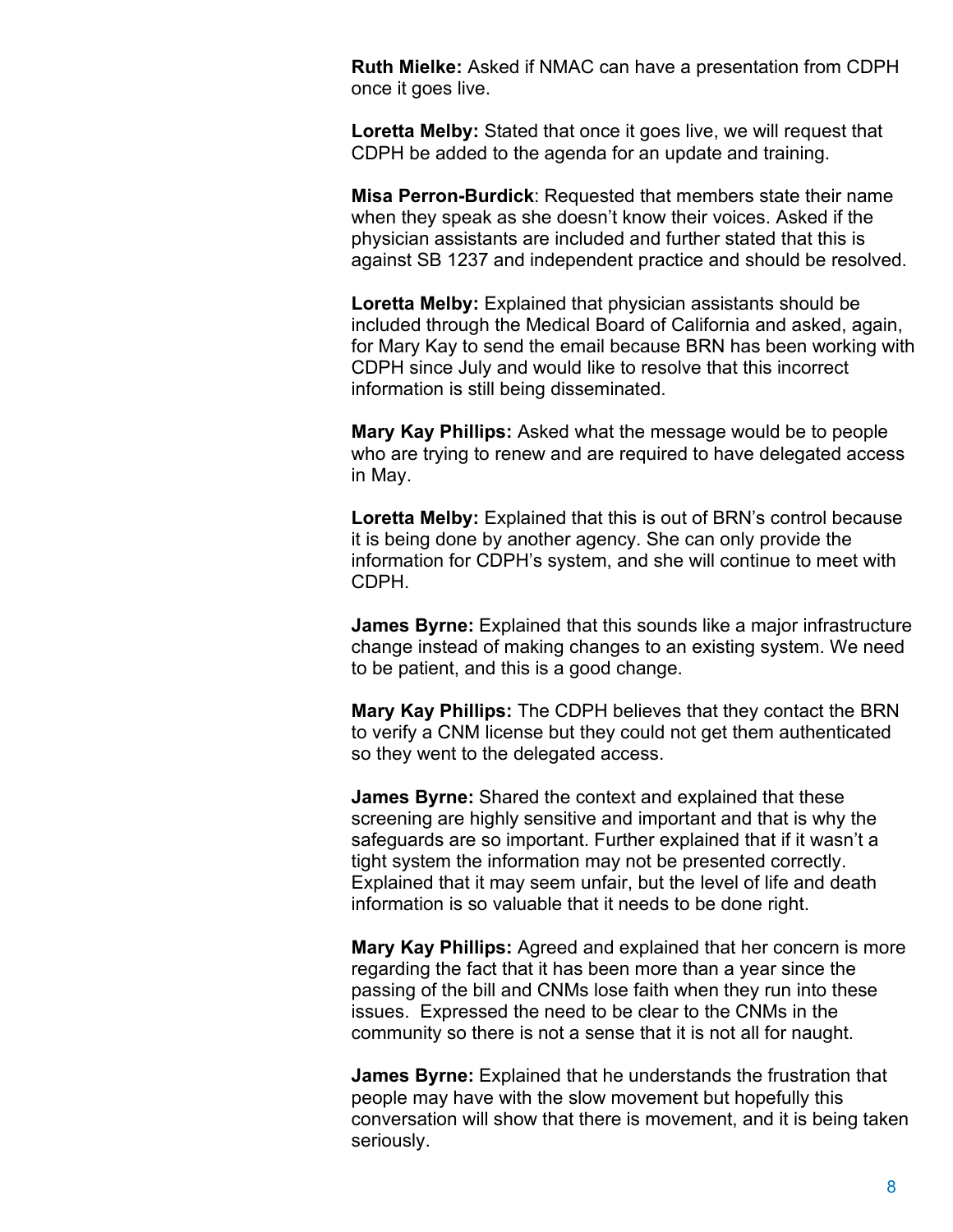|           |                                                      | Hilary Reyes: Explained that we want to get the technology safely<br>finished but it has taken over a year and further stated that there<br>should have been an interim fix where the Department just verifies<br>the licensure of the CNM.                                                                                                                 |
|-----------|------------------------------------------------------|-------------------------------------------------------------------------------------------------------------------------------------------------------------------------------------------------------------------------------------------------------------------------------------------------------------------------------------------------------------|
|           |                                                      | <b>Loretta Melby:</b> Reiterated that this is not under BRN purview, and<br>she will stay in communication with CDPH.                                                                                                                                                                                                                                       |
|           |                                                      | Misa Perron-Burdick: Explained that she has about 20-25<br>delegates and it takes about 5 minutes per month so it's not too<br>bad; however, she doesn't want to have to do it on principle.                                                                                                                                                                |
|           | <b>Public Comment for</b><br><b>Agenda Item 5.0:</b> | Kathleen Belzer, past President of Nurse Midwives Association<br>and current President of Nurse Midwife Foundation: Explained<br>that she appreciates the conversation, but this is creating a real<br>barrier to patient care. Many CNMs do not have a doctor who can<br>delegate authority.                                                               |
| $9:47$ am | 6.0                                                  | Discussion and Possible Action: Review of FAQ language for<br>sections 4-7 of SB 1237 (Reg. Sess. 2019-2020) (Bus. & Prof.<br>Code, §§ 2746.5, 2746.51, 2746.52, & 2746.54).                                                                                                                                                                                |
|           | <b>Discussion:</b>                                   | Mary Kay Phillips introduced the agenda item and opened for<br>Advisory Committee discussion.                                                                                                                                                                                                                                                               |
|           |                                                      | Loretta Melby: Explained that there have been changes and the<br>FAQs have been formatted for public posting.                                                                                                                                                                                                                                               |
|           |                                                      | Mary Kay Phillips: Explained that she received Reza's comments<br>and provided an overview of the comments – medicated abortions<br>(outlier), inter-conception care. Further explained that she provided<br>a response late last night and does not know if Reza had a chance<br>to review it.                                                             |
|           |                                                      | <b>Reza Pejuhesh:</b> Explained that he did not have a chance to review.<br>Made comments differentiating regulations and statutory language.<br>Further explained that a FAQ cannot make an interpretation of a<br>statute or regulation because it does not go through the APA<br>process.                                                                |
|           |                                                      | Discussion with Reza, Mary Kay and Jenna regarding the edits to<br>the FAQs.                                                                                                                                                                                                                                                                                |
|           |                                                      | <b>Mary Kay Phillips:</b> Explained that the purpose of these FAQs is to<br>ensure that CNMs and the public can easily understand the bill.<br>Asked if it would be appropriate to include FAQs that are not<br>specific to the bill. Further explained that she's working with one of<br>the largest employers of CNMs and obtaining admission privileges. |
|           |                                                      | <b>Reza Pejuhesh:</b> Explained that NMAC can post FAQs not directly<br>related to SB 1237; however, it's important to keep in mind that<br>interpretation is not appropriate for FAQs. Further explained that we                                                                                                                                           |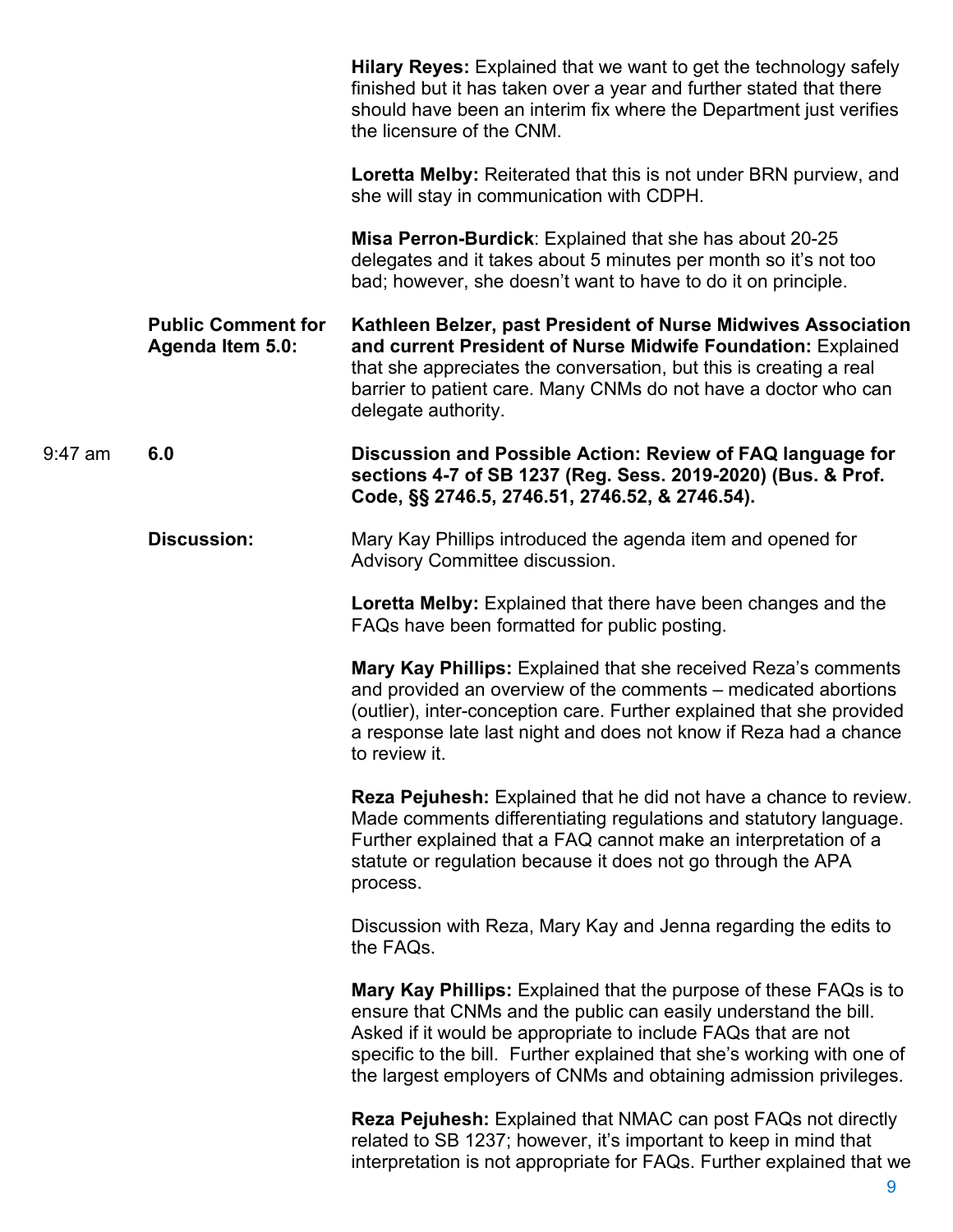must be meticulous in the review to ensure accuracy of what is posted on the web as it represents BRN.

 provided to help reduce the barriers to independent practice. **Mary Kay Phillips:** Expressed that the information must be

**Ruth Mielke:** Asked if it would be beneficial to have a brief preamble at the beginning of the document.

 for more guidance on the implementation of the bill. **Misa Perron-Burdick**: Explained that NMAC is looking to the BRN

 looking for regulations to interpret the bill and the committee agreed **Mary Kay Phillips:** Explained that anyone she is speaking with is there will not be any regulations.

**Reza Pejuhesh:** Clarified that the statute is clear enough that there is no need for regulations. Explained that the language is unambiguous and is the major difference between SB 1237 and AB 890.

**Jenna Shaw-Battista:** Explained that she had a conversation a week and a half ago and they googled CNM and BRN and found multiple references to physician supervision which looked like evidence that independent practice is not in effect.

**Reza Pejuhesh:** Explained that this is being dealt with in an agenda item further down and that his document with comments is attorney client privileged and cannot be shared.

 offline discussing out of date forms and speaking with staff about **Loretta Melby:** Explained that she has been working with Mary Kay adding a CNM webpage to include more information.

**Mary Kay Phillips:** Suggested adding a preamble explaining CNM independent practice and asked if the members had enough time to review the information or if they need more time to review.

 **Loretta Melby:** Explained that that if the information is factually correct then it should be approved. If there is more information the members want to add then this can be done at a later date.

 **Hilary Reyes:** Stated that the information looks factually correct, but she likes the idea to add information about the independent practice at the beginning of the document.

 **Mary Kay Phillips:** Requested to keep information about inter- conception and asked if she could continue to work on item 4 and share with members before another meeting.

**Reza Pejuhesh:** Explained that proposed communication could be interpreted as a serial communication which is a violation of the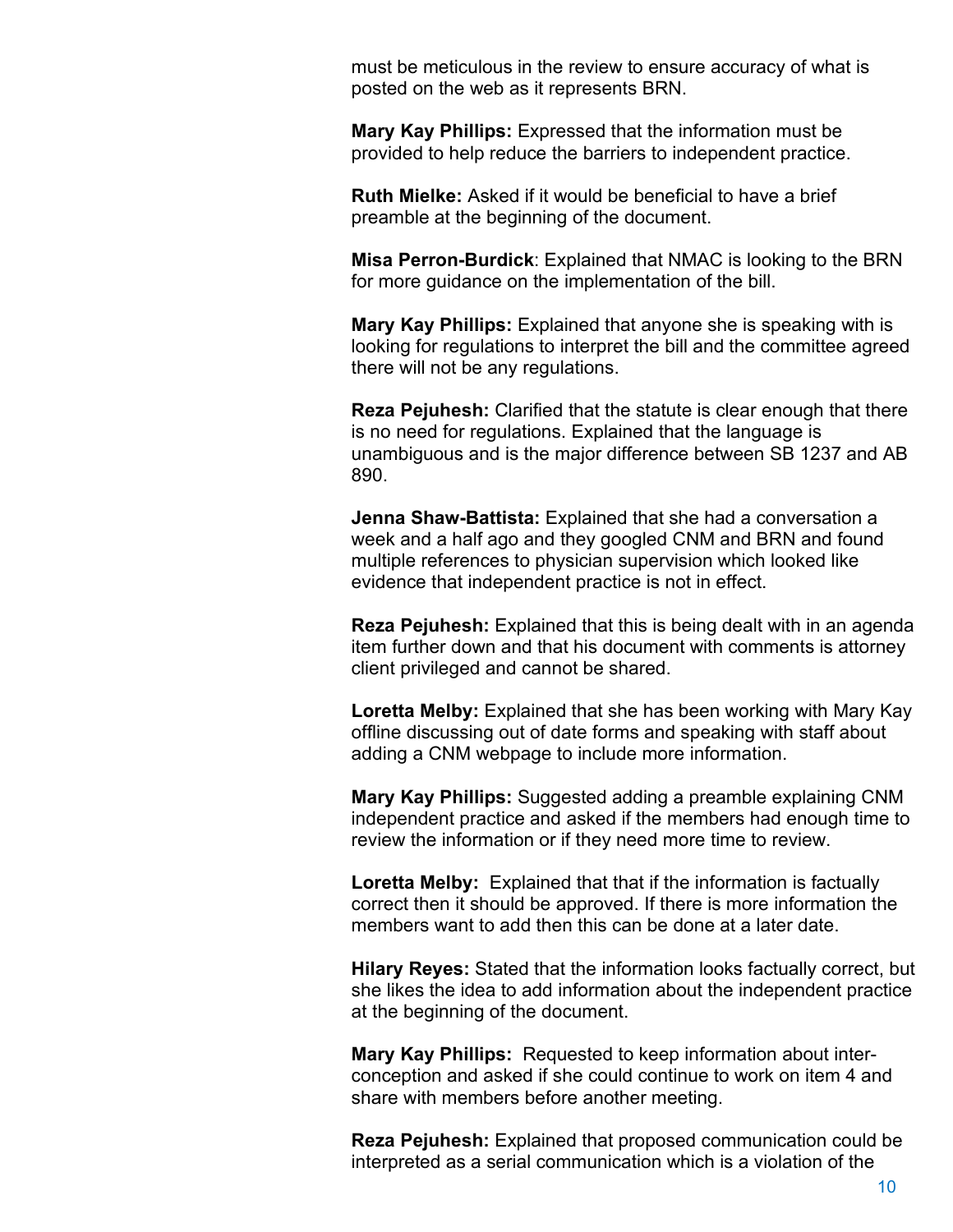|                                                                                                                                  |                           | Open Meeting Act. He further explained that a motion could be<br>made for chair to continue to work with him on the document for<br>additional updates.                                                                                                                                                    |                             |            |    |                                                                                                                                                                                                                                                                                                                                                                                                                            |           |                                                                  |                                                                 |  |
|----------------------------------------------------------------------------------------------------------------------------------|---------------------------|------------------------------------------------------------------------------------------------------------------------------------------------------------------------------------------------------------------------------------------------------------------------------------------------------------|-----------------------------|------------|----|----------------------------------------------------------------------------------------------------------------------------------------------------------------------------------------------------------------------------------------------------------------------------------------------------------------------------------------------------------------------------------------------------------------------------|-----------|------------------------------------------------------------------|-----------------------------------------------------------------|--|
|                                                                                                                                  | <b>Motion:</b>            |                                                                                                                                                                                                                                                                                                            | changes within the document |            |    |                                                                                                                                                                                                                                                                                                                                                                                                                            |           | authority for Chair to work with Board staff and legal on other  | Mary Kay Phillips: Approve the draft FAQ responses and delegate |  |
|                                                                                                                                  | Second:                   |                                                                                                                                                                                                                                                                                                            | <b>Misa Perron-Burdick</b>  |            |    |                                                                                                                                                                                                                                                                                                                                                                                                                            |           |                                                                  |                                                                 |  |
| <b>Public Comment for</b><br>and current President of Nurse Midwife Foundation:<br>Agenda Item 6.0:<br>birth and maternity care. |                           |                                                                                                                                                                                                                                                                                                            |                             |            |    | Kathleen Belzer, past President of Nurse Midwives Association<br>Appreciated the committee's thorough discussion and expressed<br>concerns that interconception care is a very important item that was<br>negotiated with CMA and needs to be included. Stated that we are<br>at a critical time, infant mortality rates for people of color are four to<br>five times higher than for other women and CNMs are experts in |           |                                                                  |                                                                 |  |
|                                                                                                                                  | Vote:                     |                                                                                                                                                                                                                                                                                                            | <b>MP</b>                   | <b>JSB</b> | JB | <b>RD</b>                                                                                                                                                                                                                                                                                                                                                                                                                  | <b>RM</b> | <b>MPB</b>                                                       | <b>HR</b>                                                       |  |
|                                                                                                                                  |                           | Vote                                                                                                                                                                                                                                                                                                       | Y                           | Y          | Y  | AB                                                                                                                                                                                                                                                                                                                                                                                                                         | Y         | Y                                                                | Y                                                               |  |
|                                                                                                                                  |                           | Key: Yes: Y   No: N   Abstain: A   Absent for Vote: AB                                                                                                                                                                                                                                                     |                             |            |    |                                                                                                                                                                                                                                                                                                                                                                                                                            |           |                                                                  |                                                                 |  |
| $10:38$ am                                                                                                                       | 7.0<br><b>Discussion:</b> | Discussion and Possible Action: Regarding Board of<br>Registered Nursing website updates for midwifery practice.<br>Mary Kay Phillips introduced the agenda item and opened for                                                                                                                            |                             |            |    |                                                                                                                                                                                                                                                                                                                                                                                                                            |           |                                                                  |                                                                 |  |
|                                                                                                                                  |                           | Advisory Committee discussion. Explained that Lori mentioned this<br>agenda item earlier and that she has started the review and her<br>comments are listed in the materials. The proposed suggestion is to<br>create a subcommittee to review the website as it can't wait for each<br>quarterly meeting. |                             |            |    |                                                                                                                                                                                                                                                                                                                                                                                                                            |           |                                                                  |                                                                 |  |
|                                                                                                                                  |                           |                                                                                                                                                                                                                                                                                                            |                             |            |    |                                                                                                                                                                                                                                                                                                                                                                                                                            |           | <b>James Byrne:</b> Appreciates the summary and it's very clean. |                                                                 |  |
|                                                                                                                                  |                           | <b>Jenna Shaw-Battista:</b> Explained that this was identified as a<br>pressing need during the first NMAC meeting. Asked what the<br>current process is.                                                                                                                                                  |                             |            |    |                                                                                                                                                                                                                                                                                                                                                                                                                            |           |                                                                  |                                                                 |  |
|                                                                                                                                  |                           | <b>Mary Kay Phillips:</b> Explained that what she has looked at thus far<br>is taking out certain language. She further explained that she asked<br>Loretta if she could create a subcommittee because she isn't<br>comfortable doing it alone. Asked if anyone else would be willing to<br>work on this.  |                             |            |    |                                                                                                                                                                                                                                                                                                                                                                                                                            |           |                                                                  |                                                                 |  |
|                                                                                                                                  |                           | Loretta Melby: Stated she fully supports a subcommittee that will<br>work with BRN staff to update websites as needed. Explained that<br>the subcommittee could bring forward to the entire group for voting<br>or you could delegate approval authority to the subcommittee.                              |                             |            |    |                                                                                                                                                                                                                                                                                                                                                                                                                            |           |                                                                  |                                                                 |  |
|                                                                                                                                  |                           |                                                                                                                                                                                                                                                                                                            |                             |            |    |                                                                                                                                                                                                                                                                                                                                                                                                                            |           |                                                                  | 11                                                              |  |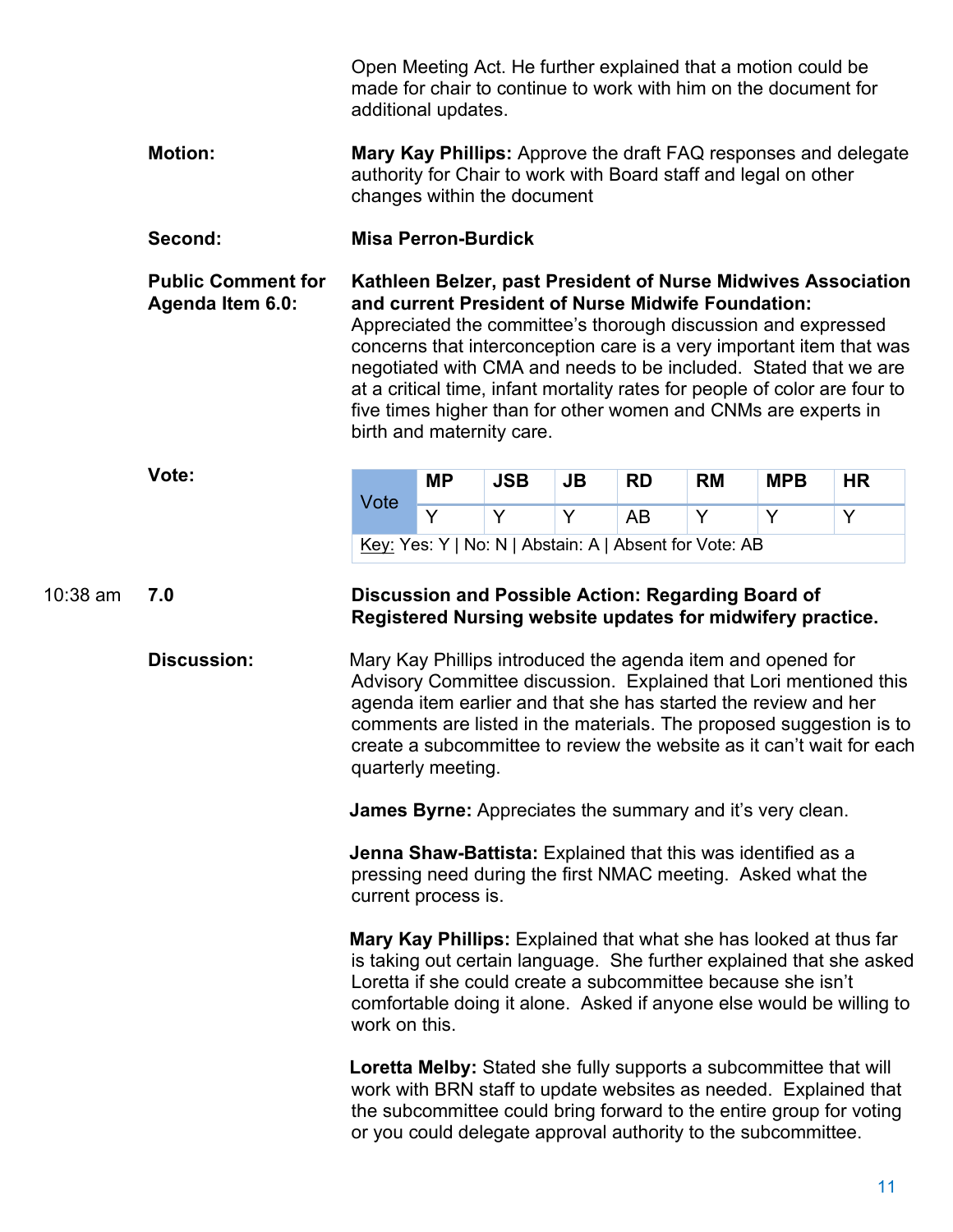Mary Kay and Ruth volunteered to be included on the subcommittee.

**Mary Kay Phillips:** Suggested a motion to create the subcommittee, work to make corrections, submit the forms to Legal.

 **James Byrne:** Expressed that he wants them to get it done quickly and publish before bringing to committee who can then provide input.

 updates during the May meeting. **Motion: James Byrne:** Motioned to create a subcommittee consisting of Mary Kay and Ruth to go through the website and create updates and send proposed revisions to Board staff and Legal and the subcommittee has authority to publish the revisions and present the

#### **Second: Hilary Reyes**

 practice. She has been contacted by the California Coalition of Reproductive Freedom and the Black Women for Wellness as well **Public Comment for Kathleen Belzer, past President of Nurse Midwives Association Agenda Item 7.0: and current President of Nurse Midwife Foundation:**  Commented that she applauds this group for trying to make changes in a relatively quick manner when that has not been the as others. She would like to know if someone can reach out to other state agencies to update their websites to reflect the current law due to outdated information being posted on their websites. Making changes to the BRN website has been a long time coming. She also said that when drafting the bill it was always meant to be standalone language so it could be implemented quickly which is not what happened but she hopes going forward this will change.

|            | Vote:              |                                                                                   | <b>MP</b>                                                                                                                                                             | <b>JSB</b>                                             | JB | <b>RD</b> | <b>RM</b> | <b>MPB</b>                                                            | <b>HR</b> |  |  |  |
|------------|--------------------|-----------------------------------------------------------------------------------|-----------------------------------------------------------------------------------------------------------------------------------------------------------------------|--------------------------------------------------------|----|-----------|-----------|-----------------------------------------------------------------------|-----------|--|--|--|
|            |                    | Vote                                                                              | Y                                                                                                                                                                     | Y                                                      | Y  | <b>AB</b> | Y         | Y                                                                     | Y         |  |  |  |
|            |                    |                                                                                   |                                                                                                                                                                       | Key: Yes: Y   No: N   Abstain: A   Absent for Vote: AB |    |           |           |                                                                       |           |  |  |  |
| $10:56$ am | 8.0                |                                                                                   | Discussion and Possible Action: Regarding NMAC mission<br>statement and 2022 goals.                                                                                   |                                                        |    |           |           |                                                                       |           |  |  |  |
|            | <b>Discussion:</b> |                                                                                   | Mary Kay Phillips introduced the agenda item and opened for<br>Advisory Committee discussion. She explained that she would like<br>to create goals for the committee. |                                                        |    |           |           |                                                                       |           |  |  |  |
|            |                    | <b>Ruth Mielke:</b> Agreed but explained that it will take further<br>discussion. |                                                                                                                                                                       |                                                        |    |           |           |                                                                       |           |  |  |  |
|            |                    |                                                                                   |                                                                                                                                                                       | discussed during the first meeting.                    |    |           |           | <b>Jenna Shaw-Battista:</b> Stated that she feels like this topic was |           |  |  |  |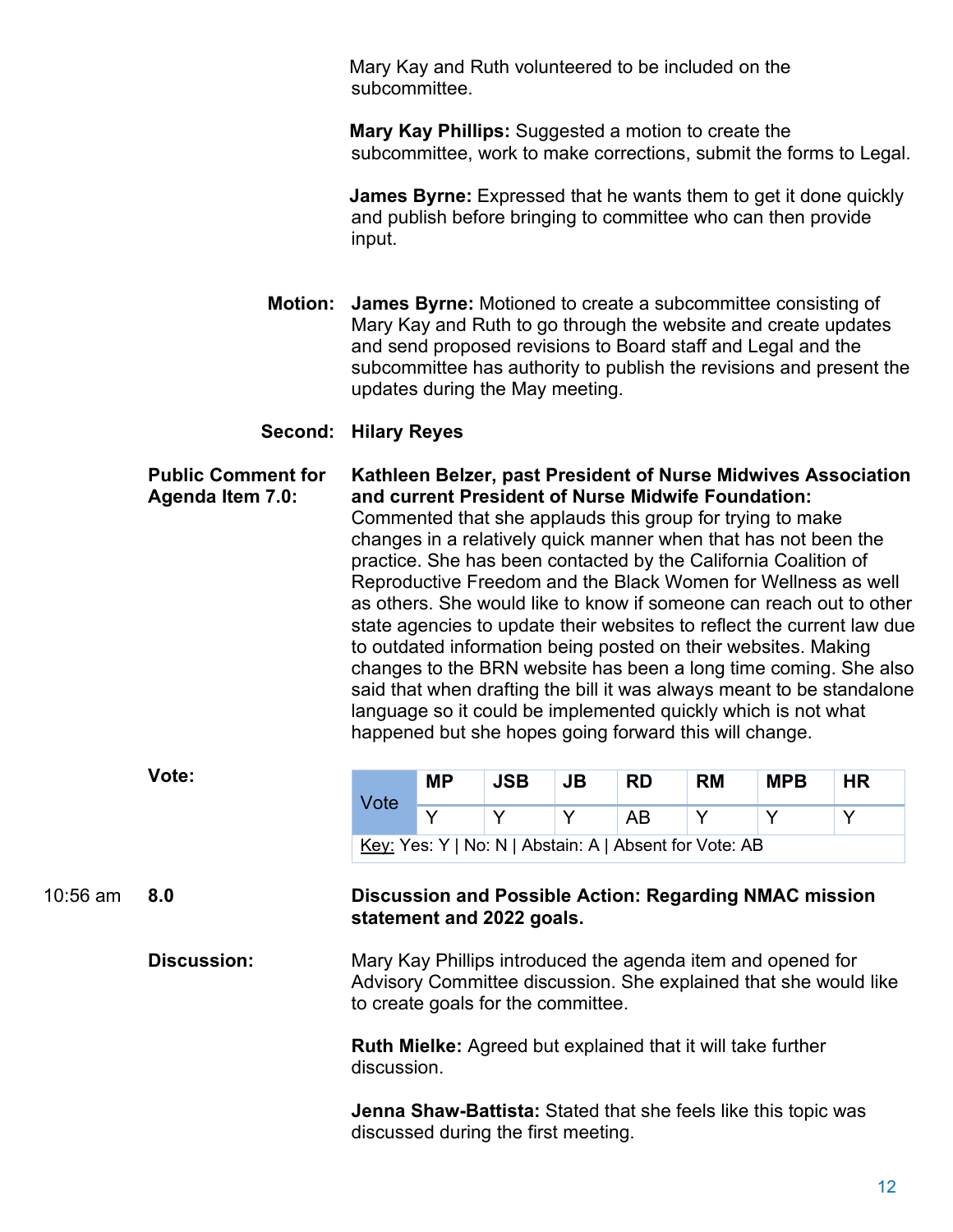consideration by the committee. Explained that she would like to any changes or updates they want to add. **Mary Kay Phillips:** Presented a lengthy mission statement for send the mission statement to the members for consideration and

 members since it was presented at the meeting but no further **Reza Pejuhesh:** Explained that the statement can be sent to the discussion among members or it will be considered a serial meeting.

 back to staff, and presented at the next meeting. Asked the committee members for goals. **Mary Kay Phillips:** Stated she can send the statement to BRN staff who can send to the members for their input, responses can be sent

**Hilary Reyes:** Suggested providing recommendations/guidance on care for a CNM going through the disciplinary process.

**Jenna Shaw-Battista:** Stated this was discussed at an earlier meeting.

**Loretta Melby:** Explained that the committee voted to update the disciplinary guidelines and include information specific to nurse midwifery practice. Cases that fall outside the disciplinary guidelines would go to the committee for input before the case goes to the Board. If a case goes to closed session with the Board then the committee can be included. There was discussion regarding what type of input the committee should have regarding disciplinary action against nurse midwives.

**Jenna Shaw-Battista:** Explained that she was under the impression the NMAC would have more input in the nurse midwifery discipline process.

**Loretta Melby:** Stated that another presentation can be made by the Chief of Enforcement, Shannon Johnson to help clarify, if needed.

 **Mary Kay Phillips:** Stated that she would like 2-4 simple goals with timeframes attached for review at the May meeting.

 at previous meetings but was unable to locate in meeting materials **Jenna Shaw-Battista:** Thought they had identified some priorities but is okay with creating goals.

**Public Comment for Agenda Item 8.0: Kathleen Belzer, past President of Nurse Midwives Association and current President of Nurse Midwife Foundation:** Provided perspective about mission and goals – section 1 in the bill is findings and declarations and might be a good start to creating the mission and goals. Discipline was included for ACOG because there was some confusion with nurse midwifery practice. She did some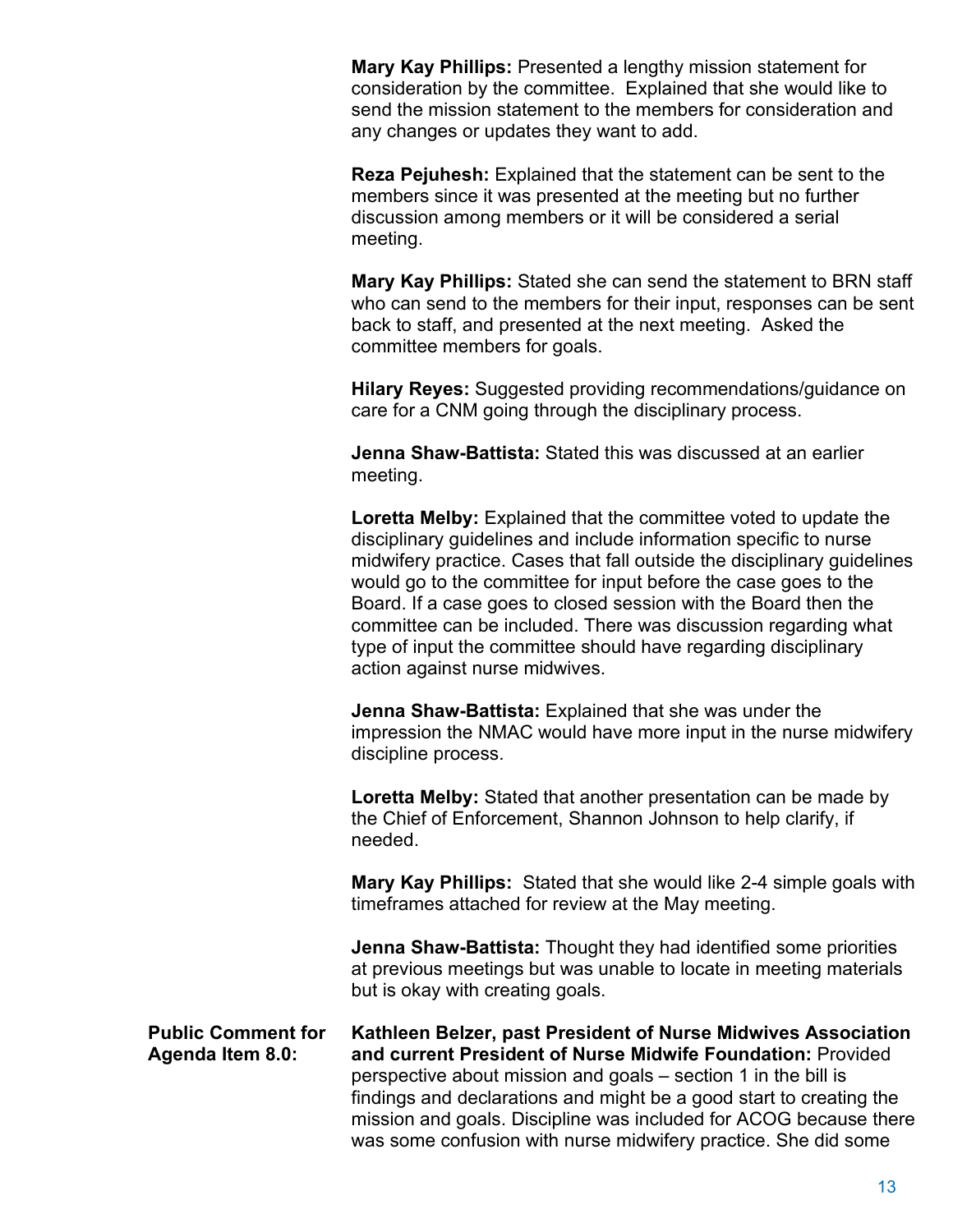11:23 am **9.0 Adjournment:** Mary Kay Phillips, PhD, CNM, Chair, adjourned the meeting at 11:23 am.

in the discipline process.

Submitted by: **Accepted by: Accepted by:** 

**McCaulie Feusahrens Mary Kay Phillips, PhD, CNM**<br>
Chief of Licensing<br>
Chair Chief of Licensing<br>Licensing Division California Board of Registered Nursing

Nurse-Midwifery Advisory Committee

research and there were very few nurse midwives who had gone far

**Loretta Melby, MSN, RN**  Executive Officer California Board of Registered Nursing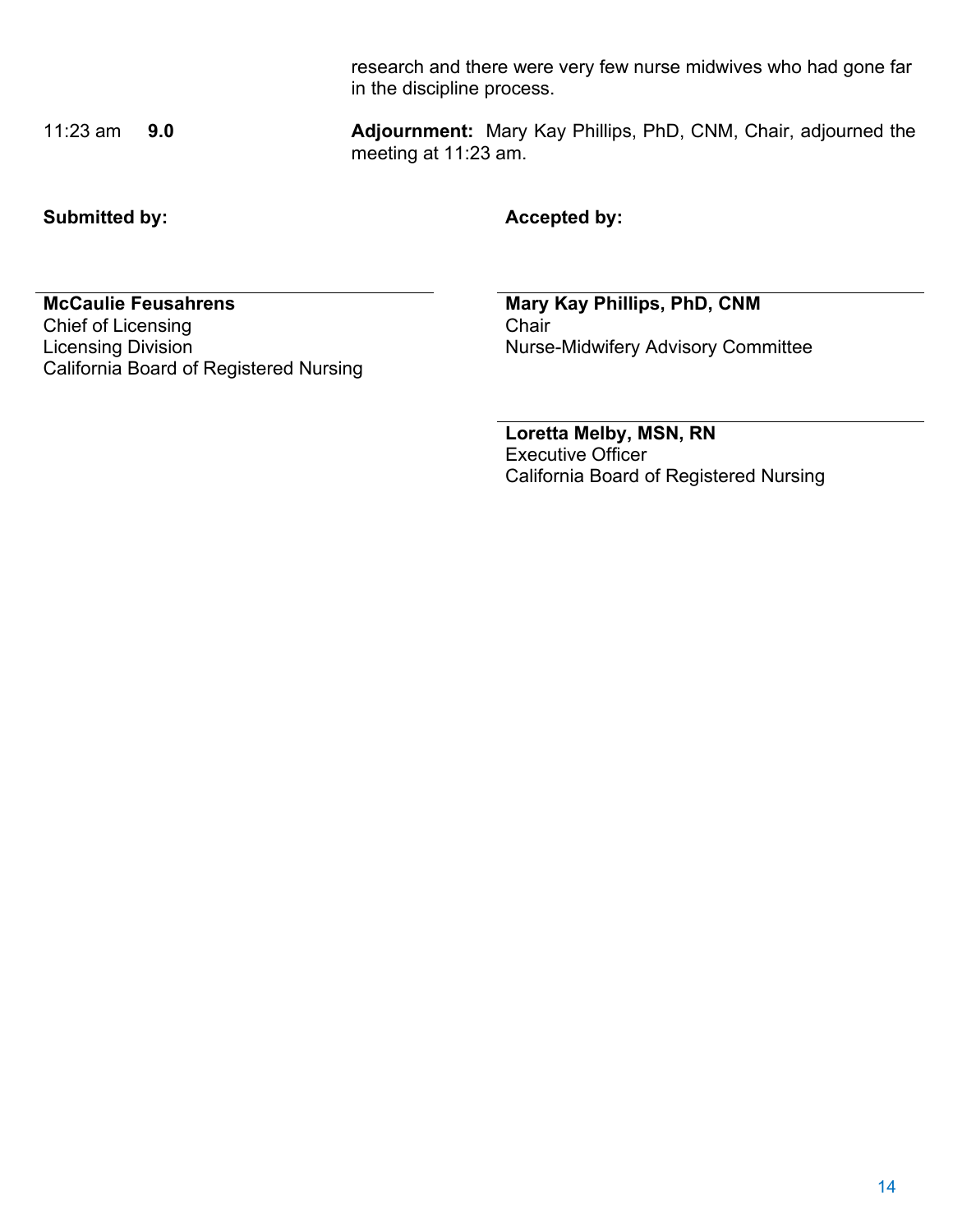

# Agenda Item 5.0

### **Discussion and Possible Action: Review of FAQ language for sections 4-7 of SB 1237 (Reg. Sess. 2019-2020) (Bus. & Prof. Code, §§ 2746.5, 2746.51, 2746.52, & 2746.54)**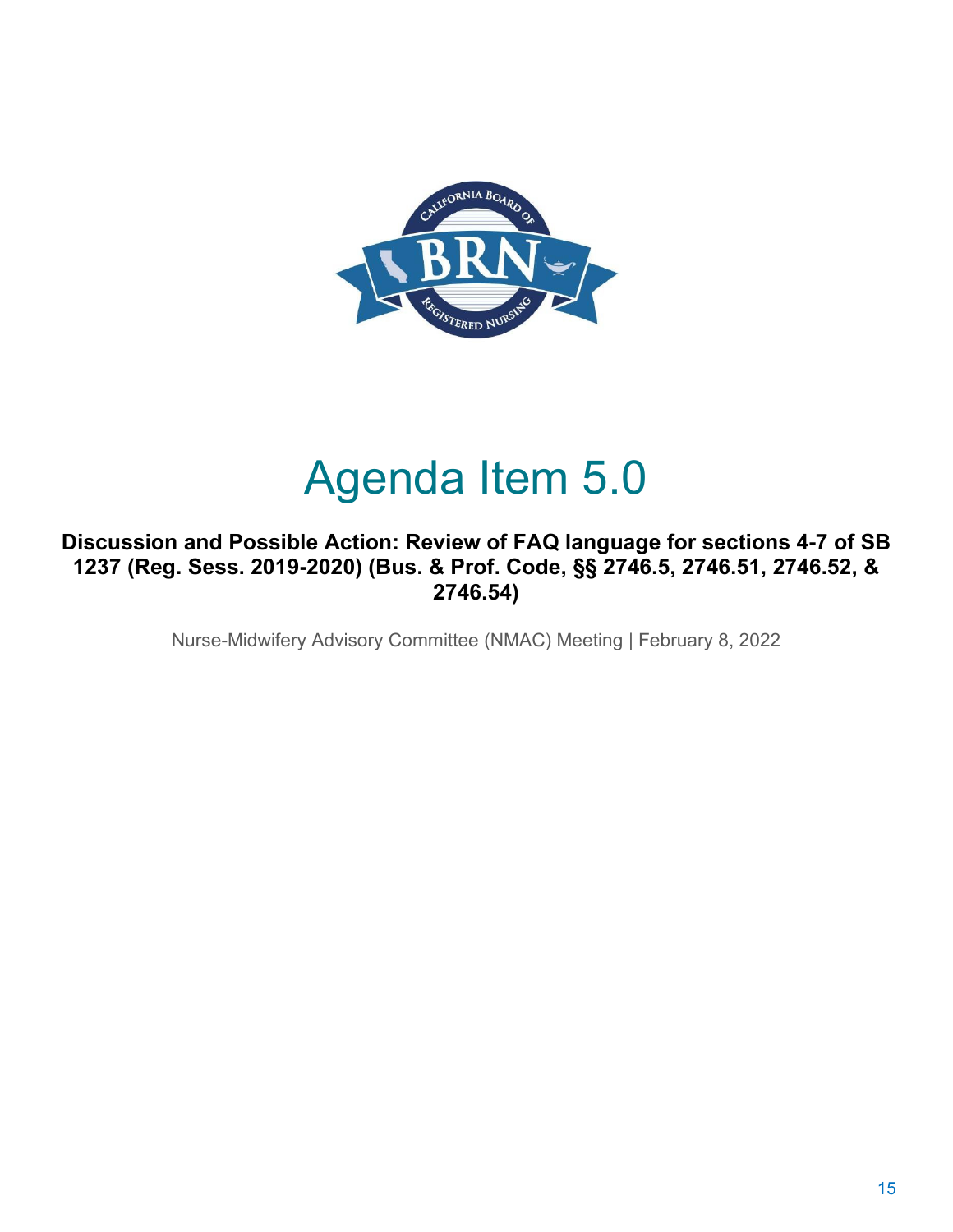**DATE:** May 10, 2022 **AGENDA ITEM:** 5.0

**ACTION REQUESTED: Discussion and Possible Action:** Revie w of FAQ language for sections 4-7 of SB 1237 (Reg. Sess. 2019 -2020) (Bus. & Prof. Code, §§ 2746.5, 2746.51, 2746.52, & 2746.54)

**REQUESTED BY:** Mary Kay Phillips, PhD, CNM NMAC Chair

#### **BACKGROUND:**

 other matters as a result of the implementation of SB 1237. A draft FAQ document is included in the The NMAC members will discuss the need to develop FAQs and/or advisories as well as regulatory revisions that may be needed on matters related to midwifery practice, education, appropriate standard of care, and materials.

#### **RESOURCES:**

SB 1237 'Today's Law As Amended' (specifically section(s) 8, 9, 10 and 11 for clarification) [https://leginfo.legislature.ca.gov/faces/billCompareClient.xhtml?bill\\_id=201920200SB1237&showamends=tru](https://leginfo.legislature.ca.gov/faces/billCompareClient.xhtml?bill_id=201920200SB1237&showamends=true)  [e](https://leginfo.legislature.ca.gov/faces/billCompareClient.xhtml?bill_id=201920200SB1237&showamends=true) 

 Nursing Practice Act - Business and Professions Code, Division 2, Chapter 6: https://leginfo.legislature.ca.gov/faces/codes\_displayexpandedbranch.xhtml?tocCode=BPC&division=2.&title=&p [art=&chapter=6.&article=](https://leginfo.legislature.ca.gov/faces/codes_displayexpandedbranch.xhtml?tocCode=BPC&division=2.&title=&part=&chapter=6.&article=) 

#### **NEXT STEPS:**

**FISCAL IMPACT, IF ANY:** 

**PERSON(S) TO CONTACT:** McCaulie Feusahrens

Chief of the Licensing Division California Board of Registered Nursing [mccaulie.feusahrens@dca.ca.gov](mailto:mccaulie.feusahrens@dca.ca.gov)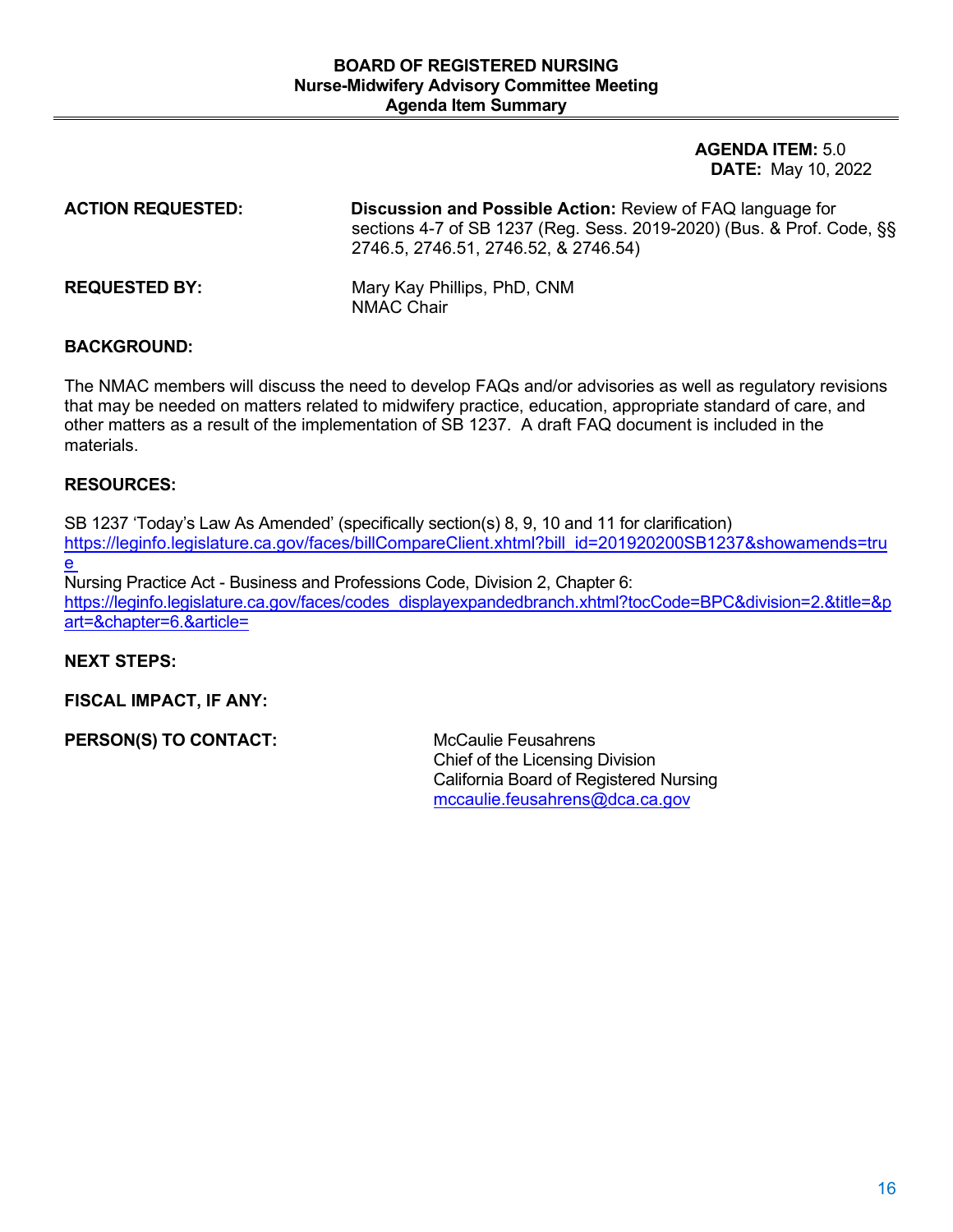

#### **Frequently Asked Questions (FAQs) related to midwifery practice and the implementation of Senate Bill (SB) 1237 (Reg. Sess. 2019-2020)**

On September 18, 2020, Governor Newsom signed SB 1237 into law which broadened the certified nurse midwife (CNM) scope of practice and made other changes to the Nursing Practice Act. The changes to allow additional independence for CNMs in California commenced on January 1, 2021. Below are FAQs related to the implementation of SB 1237.

#### *What is the CNM's Independent Scope of Practice in California?*

 CNMs may provide care, in the hospital or any out-of-hospital setting, for low-risk pregnancy and childbirth, prenatal, intrapartum and postpartum care, interconception care, family planning care, and immediate care for the newborn, consistent with the [Core Competencies for Basic Midwifery Practice](https://www.midwife.org/acnm/files/acnmlibrarydata/uploadfilename/000000000050/ACNMCoreCompetenciesMar2020_final.pdf)  adopted by the American College of Nurse-Midwives (ACNM) or its successor organization. [\(Bus. &](https://leginfo.legislature.ca.gov/faces/codes_displaySection.xhtml?lawCode=BPC§ionNum=2746.5.)  [Prof. Code, § 2746.5, subd. \(a\)\)](https://leginfo.legislature.ca.gov/faces/codes_displaySection.xhtml?lawCode=BPC§ionNum=2746.5.)

Low-risk pregnancy is defined as:

- (1) There is a single fetus.
- (2) There is cephalic presentation at the onset of labor.
- (3) The gestational age of the fetus is greater than or equal to 37 weeks and zero (0) days and less than or equal to 42 weeks and zero (0) days at the time of delivery.
- (4) Labor is spontaneous or induced.
- (5) The patient has no preexisting disease or condition, whether arising out of the pregnancy or otherwise, that adversely affects the pregnancy and that the CNM is not qualified to independently address per the [Core Competencies for Basic Midwifery Practice](https://www.midwife.org/acnm/files/acnmlibrarydata/uploadfilename/000000000050/ACNMCoreCompetenciesMar2020_final.pdf) adopted by ACNM or its successor organization.

#### *Can CNMs care for patients who fall outside of the defined low-risk scope?*

Yes. CNMs may provide care for patients who fall outside of the independent scope of services delineated in subdivision (a) of Business and Professions Code section [2746.5,](https://leginfo.legislature.ca.gov/faces/codes_displaySection.xhtml?lawCode=BPC§ionNum=2746.5.) and may provide intrapartum care to a patient with a previous cesarean section or a surgery involving the myometrium, with signed mutually agreed-upon policies and protocols with a physician that delineate the parameters for consultation, collaboration, referral, and transfer of care. [\(Bus. & Prof. Code, § 2746.5,](https://leginfo.legislature.ca.gov/faces/codes_displaySection.xhtml?lawCode=BPC§ionNum=2746.5.)  [subd. \(b\)\)](https://leginfo.legislature.ca.gov/faces/codes_displaySection.xhtml?lawCode=BPC§ionNum=2746.5.)

#### *Must CNMs be supervised by a physician in order to provide care for patients who fall outside of the defined low-risk scope?*

Professions Code section <u>2746.5</u> does not require direct or indirect physician supervision of the CNM, No. In providing care under mutually agreed-upon policies and protocols to patients who fall outside of the independent scope of services delineated in subdivision (a), subdivision (b) of Business and nor does it require the CNM and physician to have a Collaborative Practice Agreement in place. Additionally, subdivision (b) of Business and Professions Code section [2746.5](https://leginfo.legislature.ca.gov/faces/codes_displaySection.xhtml?lawCode=BPC§ionNum=2746.5.) does not necessarily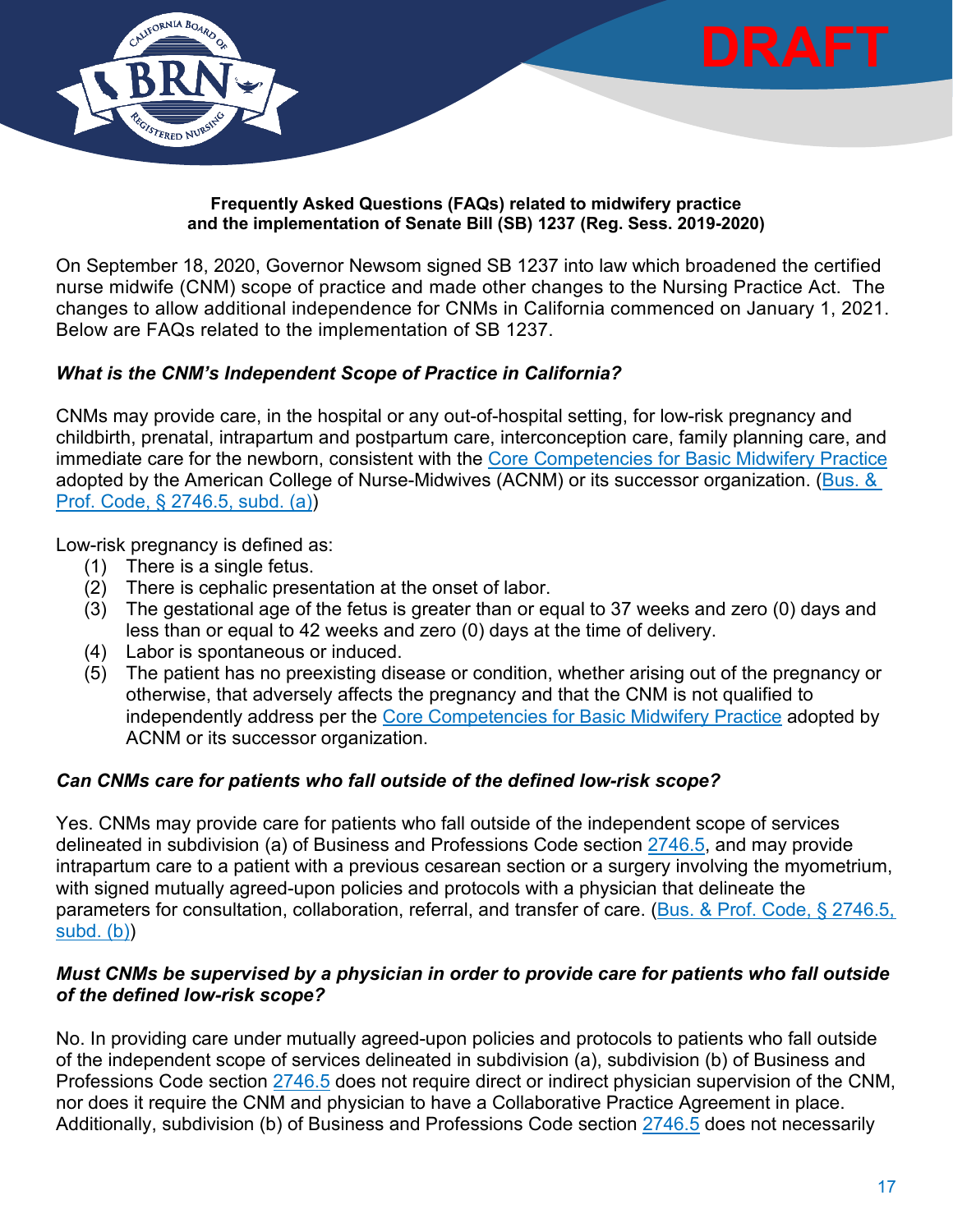require that the CNM consult, collaborate, refer, or transfer care to the specific physician who signs the mutually agreed-upon policies and protocols. [\(Bus. & Prof. Code, § 2746.5, subd. \(b\)\)](https://leginfo.legislature.ca.gov/faces/codes_displaySection.xhtml?lawCode=BPC§ionNum=2746.5.)

#### *Is a CNM required to always have mutually agreed-upon, signed policies and protocols with a physician in order to practice?*

No. If the CNM is providing care and services within the independent scope of services described in subdivision (a) of section [2746.5](https://leginfo.legislature.ca.gov/faces/codes_displaySection.xhtml?lawCode=BPC§ionNum=2746.5.) of the Business and Professions Code, the CNM is not required to have any mutually agreed-upon, signed policies and protocols with a physician in order to practice.

Subdivision (a) also points to the <u>Core Competencies for Basic Midwifery Practice </u>by ANCM as a foundational guide for determining what the CNM is qualified to independently address within prenatal, postpartum, and intrapartum care, family planning and interconception care, and immediate care of the newborn. [\(Bus. & Prof. Code, § 2746.5, subd. \(k\)\)](https://leginfo.legislature.ca.gov/faces/codes_displaySection.xhtml?lawCode=BPC§ionNum=2746.5.)

#### *What if a CNM does not have these "mutually agreed-upon policies and protocols" signed by a physician?*

 $\S$  2746.5, subd. (c)). Note, for patients that have had a previous cesarean or require surgery that If a CNM does not have mutually agreed-upon policies and protocols with a physician in order to provide care for patients who fall outside of the independent scope of services delineated in subdivision (a) of Business and Professions Code section [2746.5,](https://leginfo.legislature.ca.gov/faces/codes_displaySection.xhtml?lawCode=BPC§ionNum=2746.5.) the CNM will transfer any such patient to the care of a physician and surgeon, including to provide intrapartum care to a patient who has had a prior cesarean section or prior surgery that interrupts the myometrium (Bus. & Prof. Code, interrupts the myometrium, this subdivision does not prohibit the CNM from providing prenatal care – the statute only requires the CNM to transfer such patients' care to a physician during the intrapartum period.

#### *What if the CNM is attending the labor of a patient who intends to give birth in an out-ofhospital setting, and who started labor at a gestational age less than 42 weeks, but who is now at exactly 42 weeks gestation and otherwise "low-risk"?*

 For patients intending to give birth in an out-of-hospital setting, and who are no longer considered low-risk because the gestational age of the fetus is more than 42 weeks and zero (0) days, a CNM physician care for such patients. However, if such a patient otherwise meets all of the other criteria for or if transfer in that moment poses a threat to the health and safety of the patient or unborn child, the (Bus. & Prof. Code,  $\S 2746.5$ , subd. (c)(2)). The transfer plan must be in accordance with the disclosed to a prospective patient in oral and written form, with informed consent obtained. without mutually agreed-upon policies and protocols with a physician must initiate transfer to "low-risk" as defined in subdivision (a) of section [2746.5](https://leginfo.legislature.ca.gov/faces/codes_displaySection.xhtml?lawCode=BPC§ionNum=2746.5.) of the Business and Professions Code, and it is determined that there is insufficient time to safely transfer the patient to a hospital prior to delivery, CNM may continue to provide care in the out-of-hospital setting, consistent with their transfer plan requirements of Business and Professions Code section [2746.54,](https://leginfo.legislature.ca.gov/faces/codes_displaySection.xhtml?lawCode=BPC§ionNum=2746.54.https://leginfo.legislature.ca.gov/faces/codes_displaySection.xhtml?lawCode=BPC§ionNum=2746.54.) subdivision (a), and must be

#### *If a patient is transferred to physician care, can they ever return to the care of the CNM?*

 the physician has determined that the condition or circumstance that required transfer, or would Yes. Any patient who has been transferred to physician care may return to the care of the CNM after require transfer, is resolved. [\(Bus. & Prof. Code, § 2746.5, subd. \(c\)\(3\)\)](https://leginfo.legislature.ca.gov/faces/codes_displaySection.xhtml?lawCode=BPC§ionNum=2746.5.)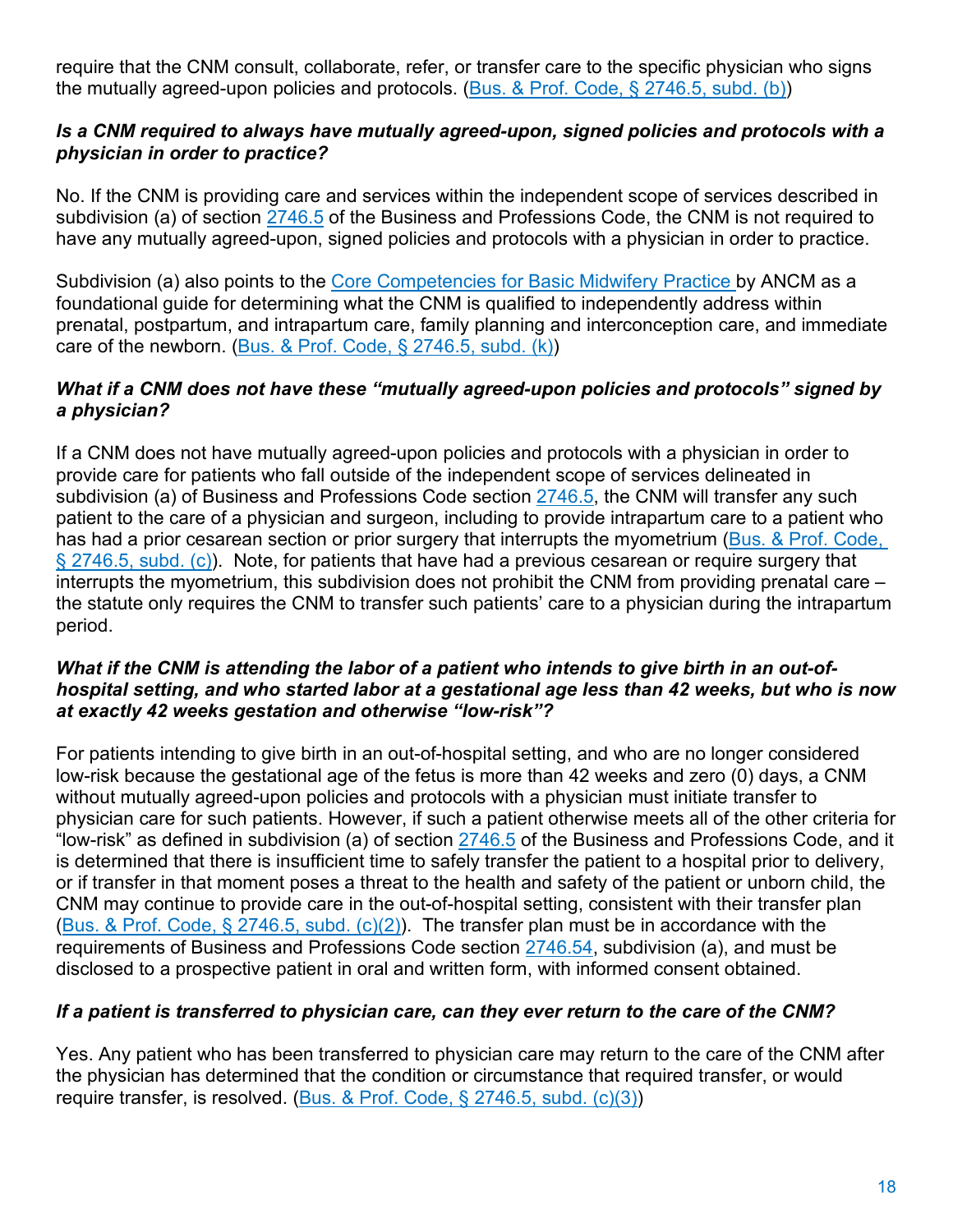#### *Can a CNM in California perform a vacuum or forceps extraction, or perform an external cephalic version?*

No. [\(Bus. & Prof. Code, § 2746.5, subd. \(f\)\)](https://leginfo.legislature.ca.gov/faces/codes_displaySection.xhtml?lawCode=BPC§ionNum=2746.5.)

### **Does the law require anything specific in terms of documentation of patient care?**

 record. [\(Bus. & Prof. Code, § 2746.5, subd. \(g\)\)](https://leginfo.legislature.ca.gov/faces/codes_displaySection.xhtml?lawCode=BPC§ionNum=2746.5.) Yes. The law requires CNMs to document all consultations, referrals, and transfers in the patient

#### *What is required of the CNM in emergency situations?*

A CNM must refer all emergencies to a physician and surgeon immediately and may provide emergency care until the assistance of a physician is obtained. [\(Bus. & Prof. Code, § 2746.5, subd.](https://leginfo.legislature.ca.gov/faces/codes_displaySection.xhtml?lawCode=BPC§ionNum=2746.5.)  [\(h\)\)](https://leginfo.legislature.ca.gov/faces/codes_displaySection.xhtml?lawCode=BPC§ionNum=2746.5.)

#### *Are CNMs required to have physician supervision for furnishing medications?*

or patient-specific protocols are required for furnishing of drugs or devices. (<u>Bus. & Prof. Code, §</u> No, SB 1237 removed the 4:1 physician supervision ratio for furnishing of medication. CNMs may furnish drugs or devices incidental to their scope of practice. In some cases, standardized procedures [2746.51\)](https://leginfo.legislature.ca.gov/faces/codes_displaySection.xhtml?lawCode=BPC§ionNum=2746.51.)

#### *When is a CNM required to have standardized procedures for furnishing drugs or devices?*

Standardized procedures are required for furnishing drugs or devices:

- (1) When furnishing or ordering drugs or devices for services that do not fall within the independent scope of services specified in subdivision (a) of section [2746.5](https://leginfo.legislature.ca.gov/faces/codes_displaySection.xhtml?lawCode=BPC§ionNum=2746.5.) of the Business and Professions Code.
- (2) When furnishing or ordering Schedule IV or V controlled substances at any time, even if ordering these medications incident to the independent scope of services described in subdivision (a) of section [2746.5](https://leginfo.legislature.ca.gov/faces/codes_displaySection.xhtml?lawCode=BPC§ionNum=2746.5.) of the Business and Professions Code. (Bus. & Prof. Code, [§ 2746.51, subd. \(a\)\(2\)\)](https://leginfo.legislature.ca.gov/faces/codes_displaySection.xhtml?lawCode=BPC§ionNum=2746.51.)

#### *What are the required components of a standardized procedure for furnishing drugs or devices by a CNM?*

 standardized procedures, for the specific purposes of furnishing drugs or devices by a CNM, must be procedure covering the furnishing or ordering of drugs or devices must include the following: Subdivision (a)(2) of section [2746.51](https://leginfo.legislature.ca.gov/faces/codes_displaySection.xhtml?lawCode=BPC§ionNum=2746.51.) of the Business and Professions Code requires that developed in collaboration with and approved by a physician and the CNM. The standardized

- (1) Which CNM may furnish or order drugs or devices.
- (2) Which drugs or devices may be furnished or ordered and under what circumstances.
- (3) The method of periodic review of the CNM's competence, including peer review, and review of the provisions of the standardized procedure.

[\(Bus. & Prof. Code, § 2746.51, subd. \(a\)\(2\)\)](https://leginfo.legislature.ca.gov/faces/codes_displaySection.xhtml?lawCode=BPC§ionNum=2746.51.)

Of note, if utilizing a standardized procedure for anything other than furnishing drugs or devices by a CNM, California Code of Regulations, title 16, section [1474](https://govt.westlaw.com/calregs/Document/IB5F41390D48E11DEBC02831C6D6C108E?viewType=FullText&originationContext=documenttoc&transitionType=CategoryPageItem&contextData=(sc.Default)) (which was jointly promulgated by the Medical Board of California and by the California Board of Registered Nursing (BRN)), identifies requirements pertaining to general standardized procedures.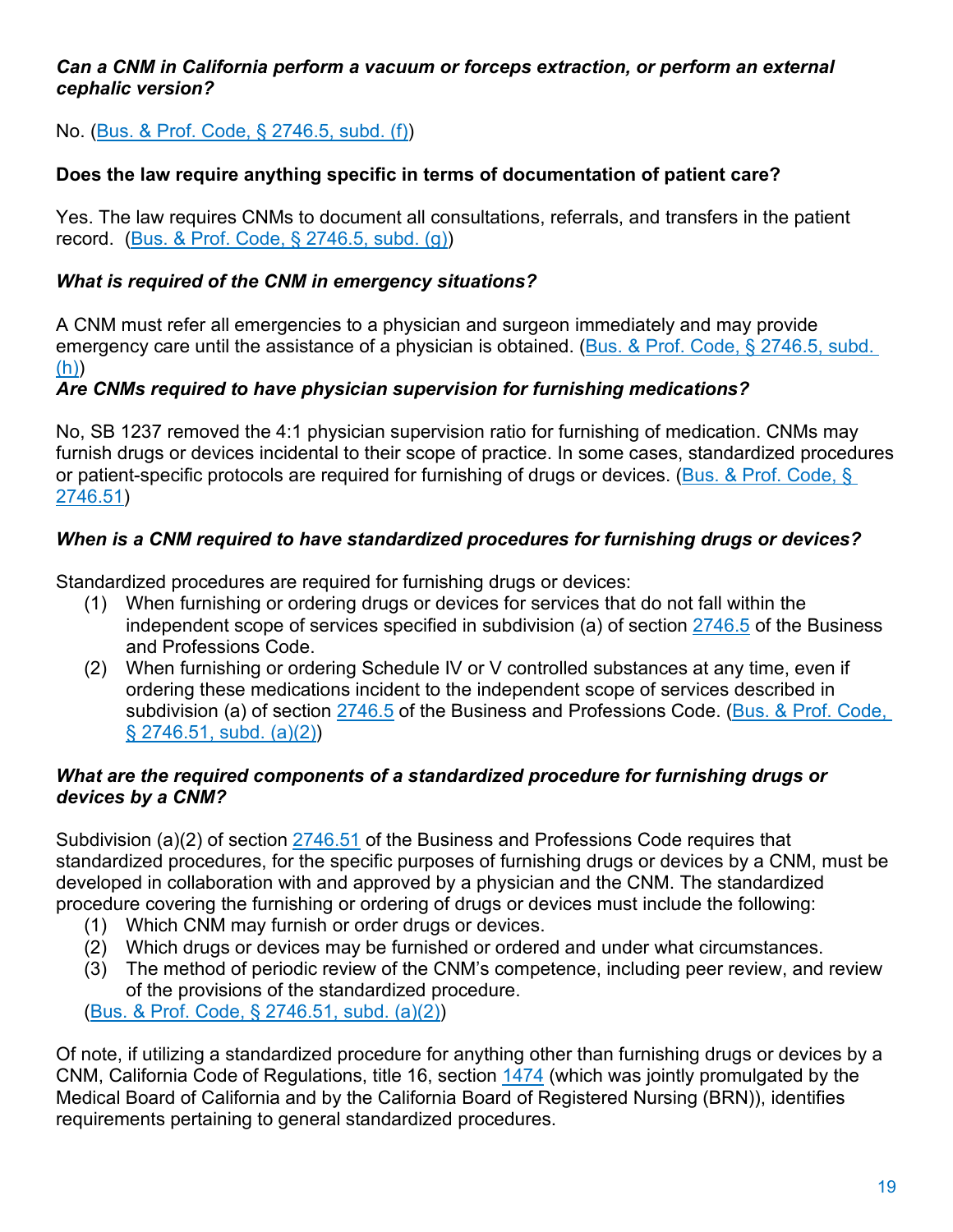### *When is a patient-specific protocol necessary for the furnishing of medication?*

 specific – beyond simply a category of illness for which the medication can be furnished – and must If Schedule II or III controlled substances are furnished or ordered by a CNM for any condition, even for services that fall within the independent scope of services specified in subdivision (a) of Business and Professions Code section [2746.5,](https://leginfo.legislature.ca.gov/faces/codes_displaySection.xhtml?lawCode=BPC§ionNum=2746.5.) the controlled substances must be furnished or ordered in accordance with a patient-specific protocol approved by a physician. For Schedule II controlled substance protocols, the provision for furnishing the Schedule II controlled substance must be address the actual diagnosis of the illness, injury, or condition for which the Schedule II controlled substance is to be furnished. [\(Bus. & Prof. Code, § 2746.51, subd. \(a\)\(3\)\)](https://leginfo.legislature.ca.gov/faces/codes_displaySection.xhtml?lawCode=BPC§ionNum=2746.51.)

#### *Are there specific requirements for CNMs who furnish drugs or devices?*

Yes.

- on all transmittals of orders for drugs or devices by the CNM. (1) The CNM must have a furnishing number issued by the BRN This number must be included
- syndrome associated with the use of opioids. (2) The CNM must complete a course in pharmacology covering the drugs or devices to be furnished, and the course must include the risks of addiction and neonatal abstinence
- (3) Upon request by a licensed pharmacist who is uncertain of the authority of the CNM to furnish or order drugs or devices, a CNM must provide the pharmacist with a copy of the standardized procedure or protocol relating to the furnishing or ordering of controlled substances by the CNM.
- Enforcement System (CURES) pursuant to Section <u>11165.1</u> of the Health and Safety Code. (4) For furnishing controlled substances, the CNM must register with the United States Drug Enforcement Administration (DEA) and the Controlled Substance Utilization Review and The CNM must provide documentation of board approved continuing education specific to the use of Schedule II controlled substances in settings other than a hospital. (Bus. & Prof. [Code, § 2746.51, subd. \(b\)\)](https://leginfo.legislature.ca.gov/faces/codes_displaySection.xhtml?lawCode=BPC§ionNum=2746.51.)

#### *Can I directly procure drugs and devices that are critical to my practice setting, administer or order laboratory tests, or request patient reports?*

Yes. Subdivision (f) of section <u>2746.51</u> of the Business and Professions code supersedes any the Business and Professions code. (<u>Bus. & Prof. Code, § 2746.51, subd. (f)</u>) potential conflicting provisions of law and allows CNMs to directly procure supplies and devices, obtain and administer diagnostic tests, and directly obtain and administer nonscheduled drugs consistent with the provision of services that fall within the scope of services specified in subdivision (a) of section [2746.5](https://leginfo.legislature.ca.gov/faces/codes_displaySection.xhtml?lawCode=BPC§ionNum=2746.5.) of the Business and Professions Code, order laboratory and diagnostic testing, and receive reports that are necessary to their practice as a CNM consistent with section [2746.5](https://leginfo.legislature.ca.gov/faces/codes_displaySection.xhtml?lawCode=BPC§ionNum=2746.5.) of

#### *Do CNMs still need a Standardized Procedure to repair lacerations or to perform an episiotomy?*

 ensure the immediate care of patients who are in need of care beyond the CNM's scope of practice and ensure timely emergency care can be obtained in situations when a physician is not on the No. CNMs may repair first- and second-degree lacerations of the perineum, and perform episiotomies in any birth setting, including the home, without standardized procedures. CNMs must ensure that all complications are referred to a physician and surgeon immediately. Additionally, the CNM must premises. [\(Bus. & Prof. Code, § 2746.52\)](https://leginfo.legislature.ca.gov/faces/codes_displaySection.xhtml?lawCode=BPC§ionNum=2746.52.)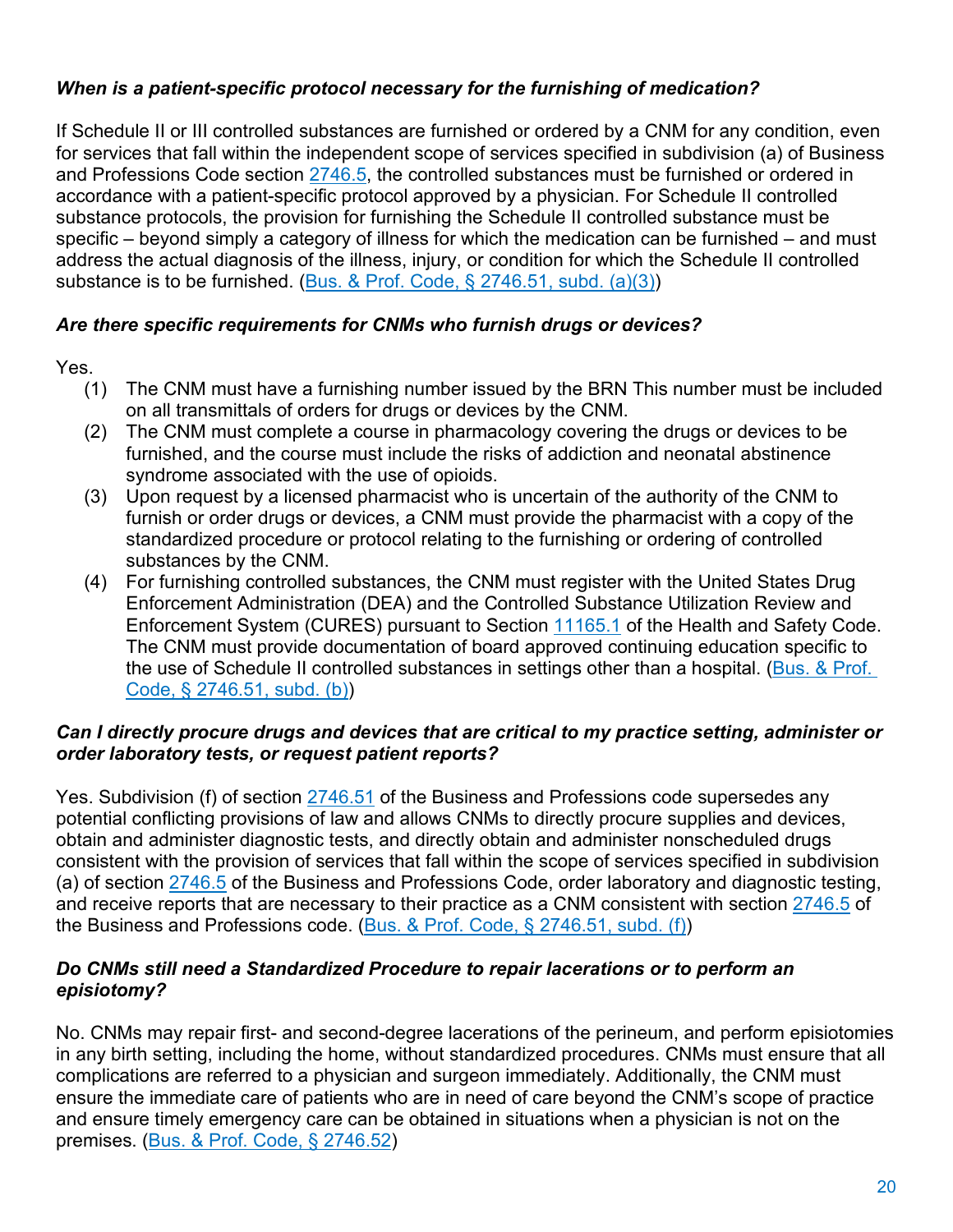#### *When are disclosures and informed consent for CNM care necessary?*

 birth is an out-of-hospital setting, such as a birth center or the home. These disclosures must be provided to a prospective patient as part of a patient care plan, and informed consent must be Disclosures and informed consent for CNM care are only required when the patient's intended site of obtained from the patient. [\(Bus. & Prof. Code, § 2746.54\)](https://leginfo.legislature.ca.gov/faces/codes_displaySection.xhtml?lawCode=BPC§ionNum=2746.54.https://leginfo.legislature.ca.gov/faces/codes_displaySection.xhtml?lawCode=BPC§ionNum=2746.54.)

#### *What is the required format of the disclosures and what must be included?*

When disclosures are required for the provision of CNM care due to the intended birth site being in an out-of-hospital setting, a CNM must disclose in both oral and written form to a prospective patient as part of a patient care plan, and obtain informed consent for, all of the following:

- (1) The patient is retaining a CNM and the CNM is not supervised by a physician and surgeon.
- (2) The CNM's current licensure status and license number.
- (3) The practice settings in which the CNM practices.
- (4) If the CNM does not have liability coverage for the practice of midwifery, the CNM shall disclose that fact.
- (5) There are conditions that are outside of the scope of practice of a CNM that will result in a referral for a consultation from, or transfer of care to, a physician and surgeon.
- (6) The specific arrangements for the referral of complications to a physician and surgeon for consultation. The CNM shall not be required to identify a specific physician and surgeon.
- medical services for mother and baby if necessary, and recommendations for pre-registration at a hospital that has obstetric emergency services and is most likely to receive the transfer. (7) The specific arrangements for the transfer of care during the prenatal period, hospital transfer during the intrapartum and postpartum periods, and access to appropriate emergency
- (8) If, during the course of care, the patient is informed that the patient has or may have a condition indicating the need for a mandatory transfer, the CNM shall initiate the transfer.
- (9) The availability of the text of laws regulating midwifery practices and the procedure for reporting complaints to the BRN, which may be found on the BRN's internet website.
- (10) Consultation with a physician and surgeon does not alone create a physician-patient relationship or any other relationship with the physician and surgeon. The CNM shall inform the patient that CNM is independently licensed and practicing midwifery and in that regard is solely responsible for the services the CNM provides.

The disclosure and the patient's informed consent shall be signed by both the CNM and the patient and a copy of the disclosure and consent shall be placed in the patient's medical record. (Bus. & Prof. [Code, § 2746.54\)](https://leginfo.legislature.ca.gov/faces/codes_displaySection.xhtml?lawCode=BPC§ionNum=2746.54.https://leginfo.legislature.ca.gov/faces/codes_displaySection.xhtml?lawCode=BPC§ionNum=2746.54.)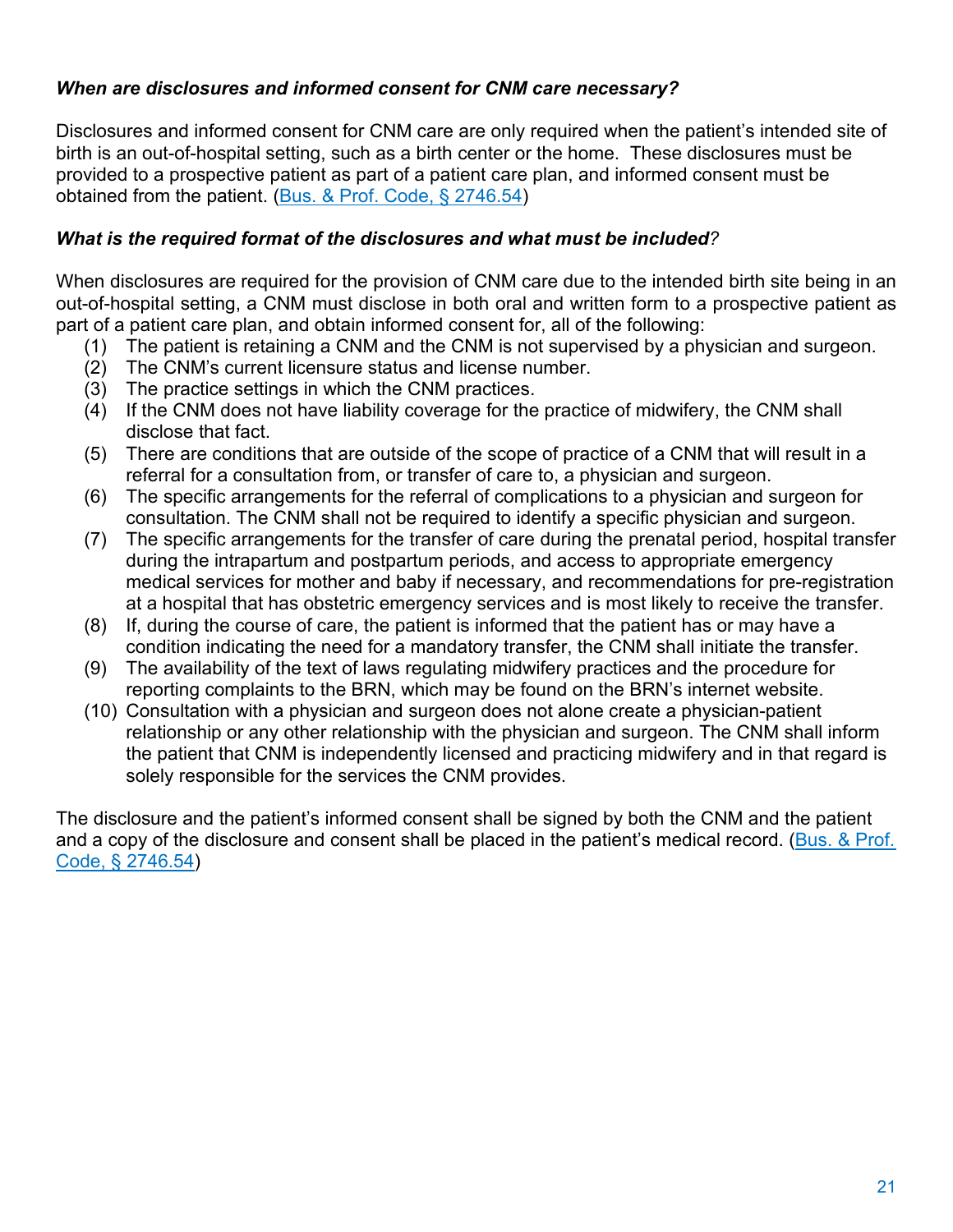

# Agenda Item 6.0

### **Discussion and Possible Action: Regarding Board of Registered Nursing website updates for midwifery practice**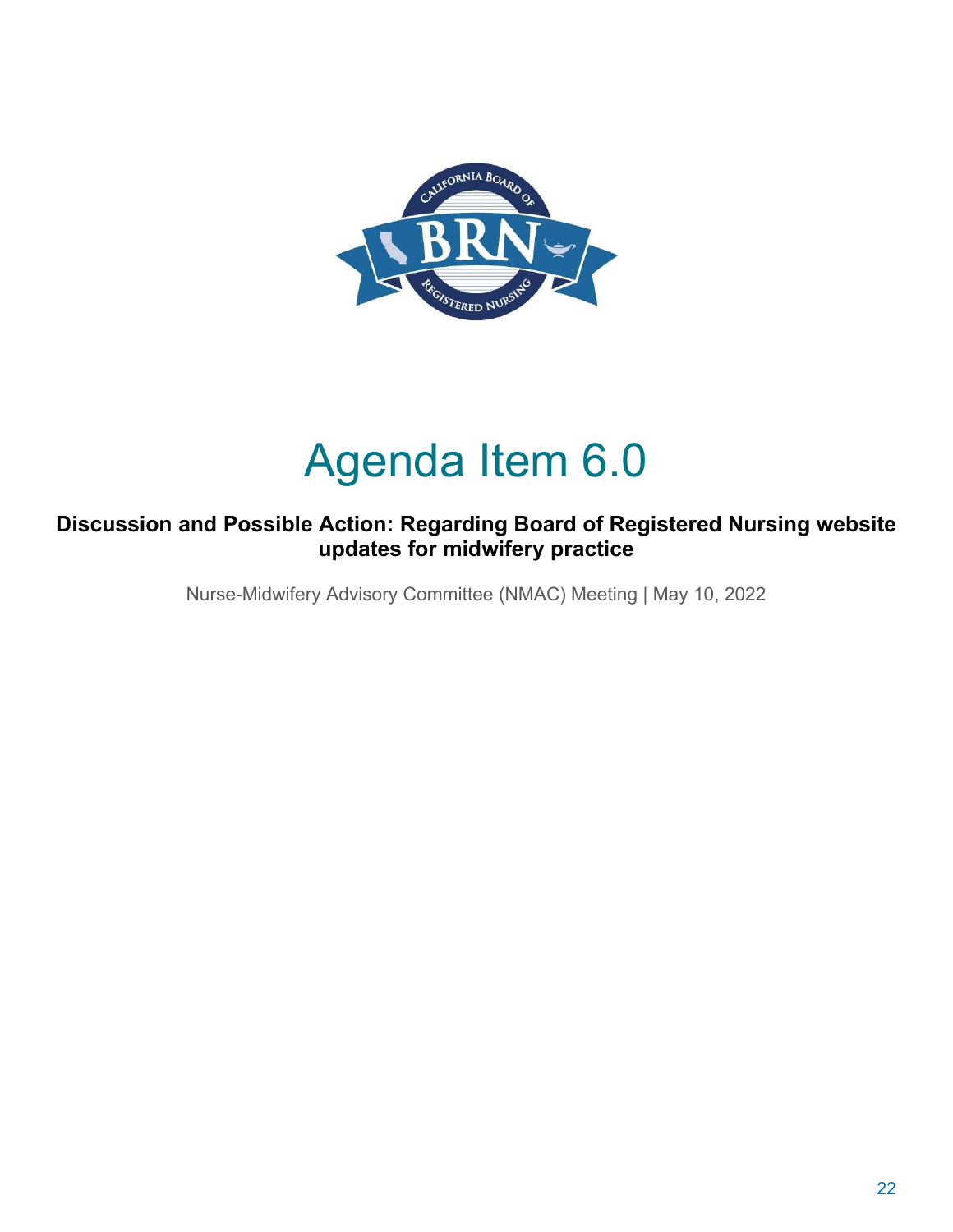**DATE:** May 10, 2022 **AGENDA ITEM:** 6.0

| <b>ACTION REQUESTED:</b> | <b>Discussion and Possible Action: Regarding Board of Registered Nursing</b><br>website updates for midwifery practice |
|--------------------------|------------------------------------------------------------------------------------------------------------------------|
| <b>REQUESTED BY:</b>     | Mary Kay Phillips, PhD, CNM<br>NMAC Chair                                                                              |

#### **BACKGROUND:**

as needed. The NMAC members will discuss CNM information on the BRN's website that need changes/updates due to the implementation of SB 1237. The committee may make recommendations to establish a process to review and provide suggested website updates with immediate need as well as a process for ongoing review/updates,

The following documents have been removed from the BRN website while edits are being made:

- <https://www.rn.ca.gov/pdfs/regulations/npr-b-31.pdf>
- <https://www.rn.ca.gov/pdfs/regulations/npr-b-50.pdf>
- <https://www.rn.ca.gov/pdfs/regulations/npr-b-39.pdf>
- <https://www.rn.ca.gov/pdfs/regulations/npr-b-32.pdf>
- <https://www.rn.ca.gov/pdfs/regulations/npr-b-41.pdf>
- <https://www.rn.ca.gov/pdfs/regulations/npr-i-22.pdf>
- [https://www.rn.ca.gov/pdfs/regulations/npr-b-82.pdf](https://urldefense.com/v3/__https:/www.rn.ca.gov/pdfs/regulations/npr-b-82.pdf__;!!Em4Sr2I!LXTCg7yMwO4aRPTycHJ3UBxgGU1Oka3sBbIUO8TMUngv--StLdzJ3wfIsQHViTE0d5-ozyKStlRPyTa6NJ4yHvQ$)
- <https://www.rn.ca.gov/pdfs/enforcement/brnprob104.pdf>

#### **RESOURCES:**

**NEXT STEPS:** 

**FISCAL IMPACT, IF ANY:** 

**PERSON(S) TO CONTACT:** McCaulie Feusahrens

Chief of the Licensing Division California Board of Registered Nursing [mccaulie.feusahrens@dca.ca.gov](mailto:mccaulie.feusahrens@dca.ca.gov)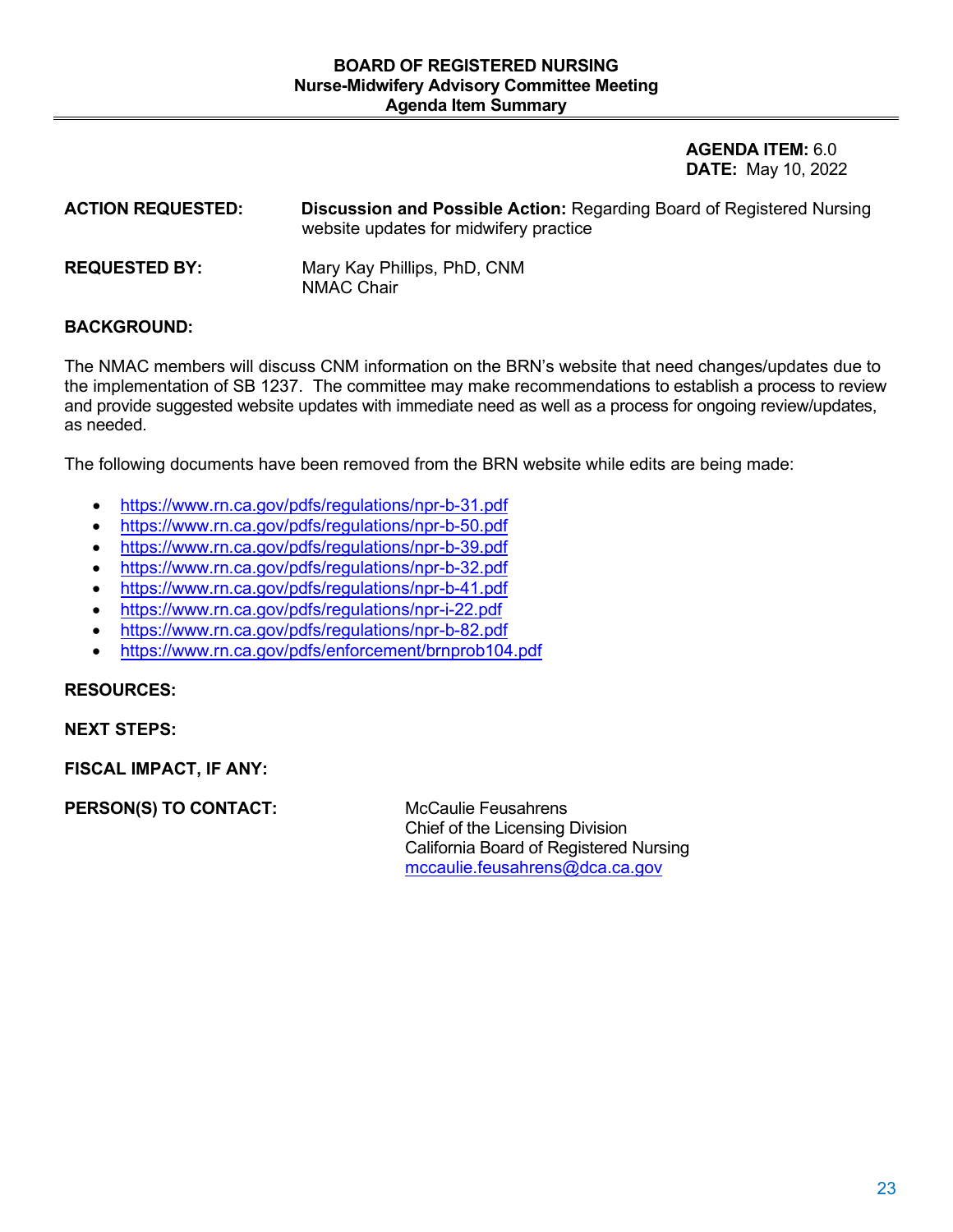

# Agenda Item 7.0

### **Discussion and Possible Action: Regarding updates to the California Department of Public Health's prenatal screening portal**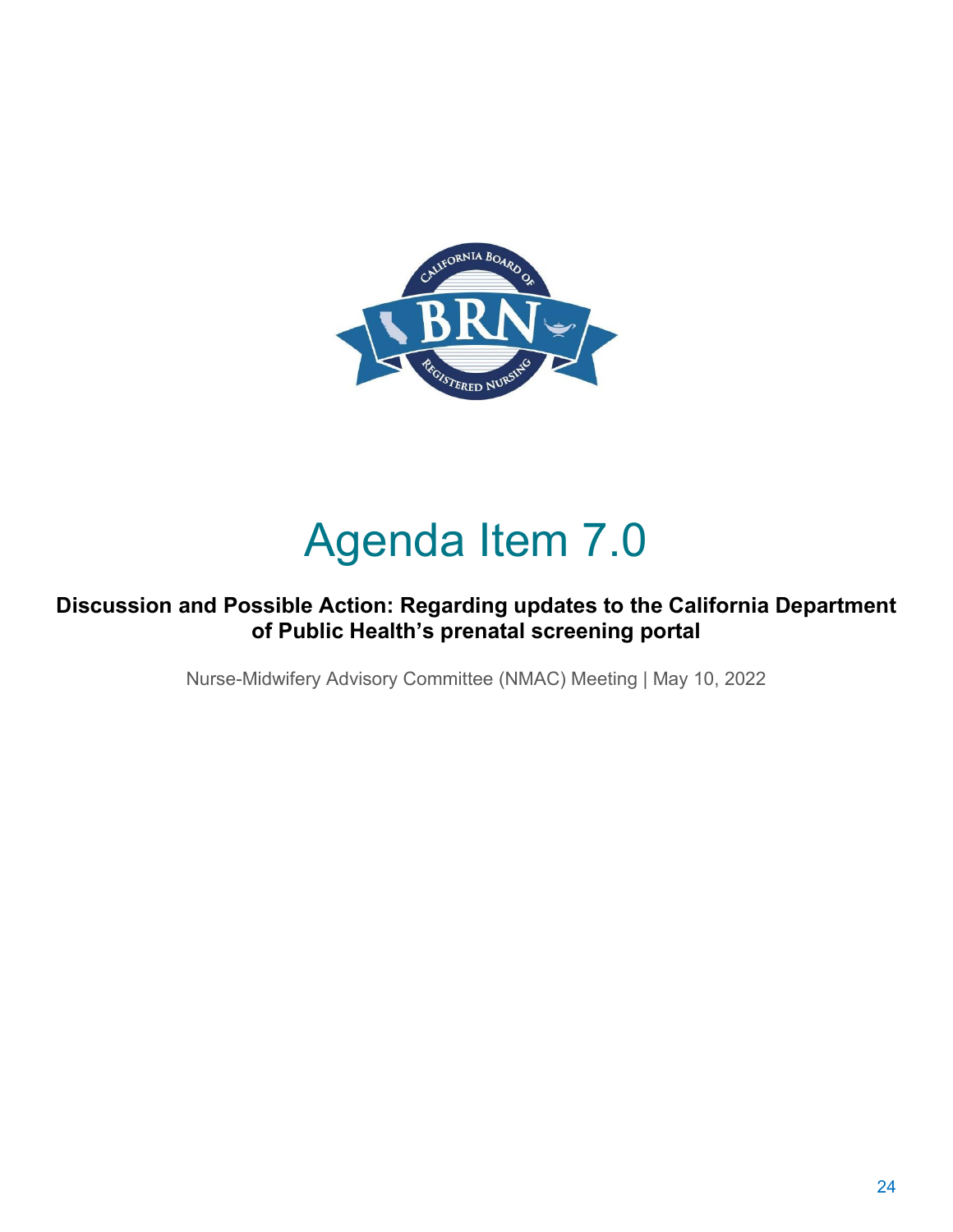**DATE:** May 10, 2022 **AGENDA ITEM:** 7.0

| <b>ACTION REQUESTED:</b> | <b>Discussion and Possible Action: Regarding updates to the</b><br>California Department of Public Health's prenatal screening portal |
|--------------------------|---------------------------------------------------------------------------------------------------------------------------------------|
| <b>REQUESTED BY:</b>     | Mary Kay Phillips, PhD, CNM<br><b>NMAC Chair</b>                                                                                      |

#### **BACKGROUND:**

 The NMAC members will discuss updates to the California Department of Public Health's prenatal screening portal.

On May 3, 2022, the following information was sent to all CNMs and NPs on the BRN ListServ:

Starting May 16<sup>th</sup>, 2022, licensees of the Board of Registered Nursing will be able to independently register to use the Genetic Disease Screening Program's CalGenetic Online Portal. Nurse midwifes, nurse practitioners, registered nurses, temporary registered nurse licensees, clinician nurse specialists, nurse anesthetists, psychiatric mental health nurses, public health nurses will be able to independently enroll and access Prenatal Screening (PNS) Program results in the CalGenetic Portal and will no longer require authority delegated by a California physician to utilize portal applications. **Nurses are strongly encouraged to register as independent users for the Genetic Disease Screening Program's CalGenetic Portal, starting May 16th, 2022.** 

 orders for cfDNA and MSAFP prenatal screening when the new program is launched. Only one The CalGenetic Online Portal currently includes access to the PNS Program Results application. The Portal will also host a new PNS Program Orders application, which will go live in September 2022, in conjunction with the launch of the redesigned PNS Program. The new PNS Program will include two separate screening tests: cell free DNA (cfDNA) screening for chromosome abnormalities and Maternal Serum Alpha Fetoprotein (MSAFP) screening for neural tube defects. Registration on the CalGenetics Portal will enable some providers to submit electronic patient user account is required per person to access both the PNS Results application and the upcoming PNS Orders application in the CalGenetic Online Portal.

PNS Results and upcoming PNS Orders applications. The following table lists the staff classifications and the type of access each group will have to the

PNS Results and upcoming PNS Orders applications.<br>If you can only view PNS Program Results or place PNS Program Orders as a delegate of a physician, your Calgenetic Online Portal access must be renewed every 90 days for security purposes, and it may be necessary to renew the PNS Orders access prior to the new PNS Program launch. However, renewal is easy and takes less time than the registration process. Your delegating physician will receive a renewal notification and other program information via email.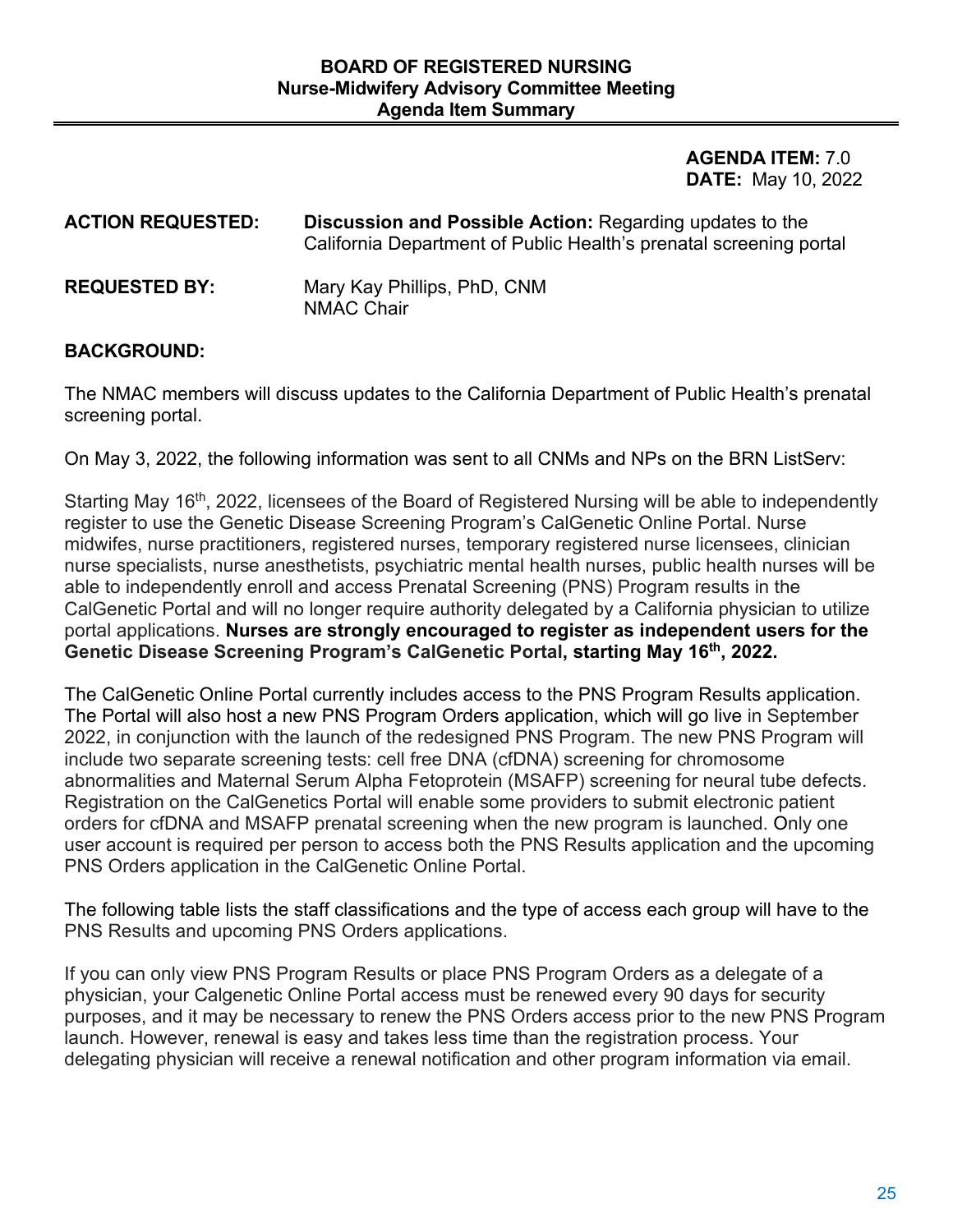For training video materials, please visit

<u><https://www.cdph.ca.gov/Programs/CFH/DGDS/Pages/pns/PNS-Results-Portal.aspx></u><br>For questions, please contact <u>pns@cdph.ca.gov</u>.

| Provider Access to the CalGenetics Portal for PNS Screening Orders and Results                                                                                                 |                                                                   |                                                                   |                                                                 |                                                        |                                                     |                       |
|--------------------------------------------------------------------------------------------------------------------------------------------------------------------------------|-------------------------------------------------------------------|-------------------------------------------------------------------|-----------------------------------------------------------------|--------------------------------------------------------|-----------------------------------------------------|-----------------------|
| <b>Professions</b>                                                                                                                                                             | <b>Can access</b><br>with license<br>verified by<br><b>IDEAL*</b> | <b>Can access</b><br>with license<br>verified by<br><b>IDEAL*</b> | <b>Can access</b><br><b>PNS Results</b><br>as licensed<br>user? | Can place<br><b>PNS Orders</b><br>as licensed<br>user? | Can place<br><b>PNS Orders</b><br>as a<br>delegate? | Can add<br>delegates? |
| <b>Start Date</b>                                                                                                                                                              | June, 2021                                                        | May 16,<br>2022                                                   | May 16,<br>2022                                                 | Sept 19,<br>2022                                       | Sept 19,<br>2022                                    | <b>June 2021</b>      |
| Physicians &<br>Surgeons                                                                                                                                                       | Yes                                                               |                                                                   | Yes                                                             | Yes                                                    |                                                     | <b>Yes</b>            |
| Osteopathic<br>Physicians &<br>Surgeons                                                                                                                                        | Yes                                                               |                                                                   | Yes                                                             | Yes                                                    |                                                     | Yes                   |
| <b>Licensed Midwife</b>                                                                                                                                                        | Yes                                                               | ٠                                                                 | Yes                                                             | Yes                                                    |                                                     | <b>No</b>             |
| Physician Assistant                                                                                                                                                            |                                                                   | Yes                                                               | Yes                                                             | Yes                                                    |                                                     | <b>No</b>             |
| <b>Nurse Midwife</b>                                                                                                                                                           |                                                                   | Yes                                                               | Yes                                                             | Yes                                                    |                                                     | <b>No</b>             |
| <b>Nurse Practitioner</b>                                                                                                                                                      |                                                                   | <b>Yes</b>                                                        | Yes                                                             | Yes                                                    |                                                     | <b>No</b>             |
| <b>Registered Nurse</b>                                                                                                                                                        |                                                                   | Yes                                                               | Yes                                                             |                                                        | Yes                                                 | No                    |
| <b>Temporary Registered</b><br><b>Nurse License</b>                                                                                                                            |                                                                   | Yes                                                               | Yes                                                             |                                                        | Yes                                                 | No                    |
| <b>Clinician Nurse</b><br><b>Specialist</b>                                                                                                                                    |                                                                   | Yes                                                               | Yes                                                             |                                                        | Yes                                                 | N <sub>o</sub>        |
| <b>Public Health Nurse</b>                                                                                                                                                     |                                                                   | <b>Yes</b>                                                        | Yes                                                             |                                                        | Yes                                                 | <b>No</b>             |
| <b>Genetic Counselors</b>                                                                                                                                                      |                                                                   | ۰                                                                 | Yes                                                             |                                                        |                                                     | <b>No</b>             |
| * Interoperability Development Effort to Authenticate Licensees (IDEAL) is used by Medical Board of California to<br>authenticate and support access to the CalGenetics Portal |                                                                   |                                                                   |                                                                 |                                                        |                                                     |                       |

### **RESOURCES:**

**NEXT STEPS:** 

**FISCAL IMPACT, IF ANY:** None

PERSON(S) TO CONTACT: McCaulie Feusahrens

Chief of the Licensing Division California Board of Registered Nursing [mccaulie.feusahrens@dca.ca.gov](mailto:mccaulie.feusahrens@dca.ca.gov)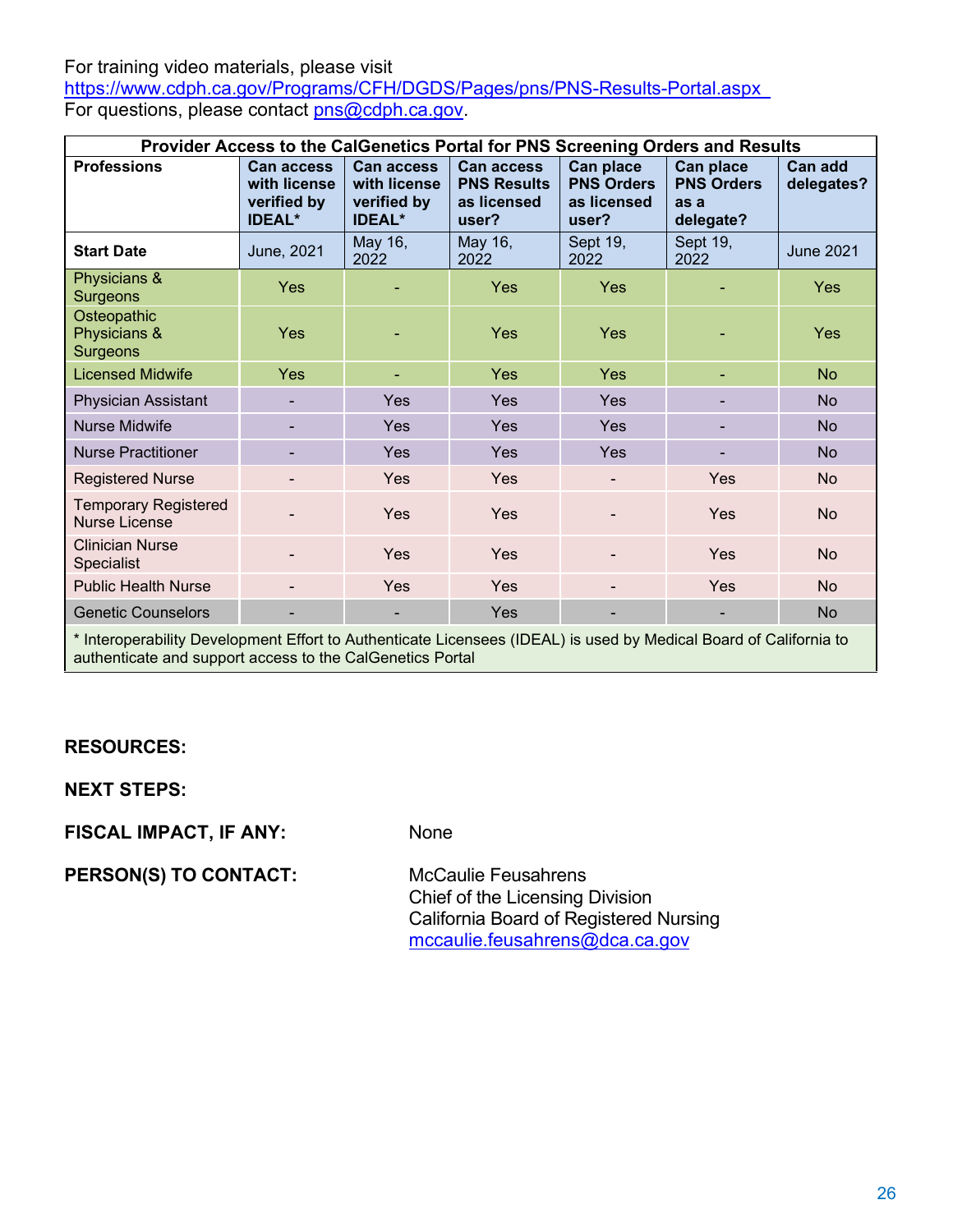

# Agenda Item 8.0

### **Discussion and Possible Action: Regarding NMAC mission statement and 2022 goals.**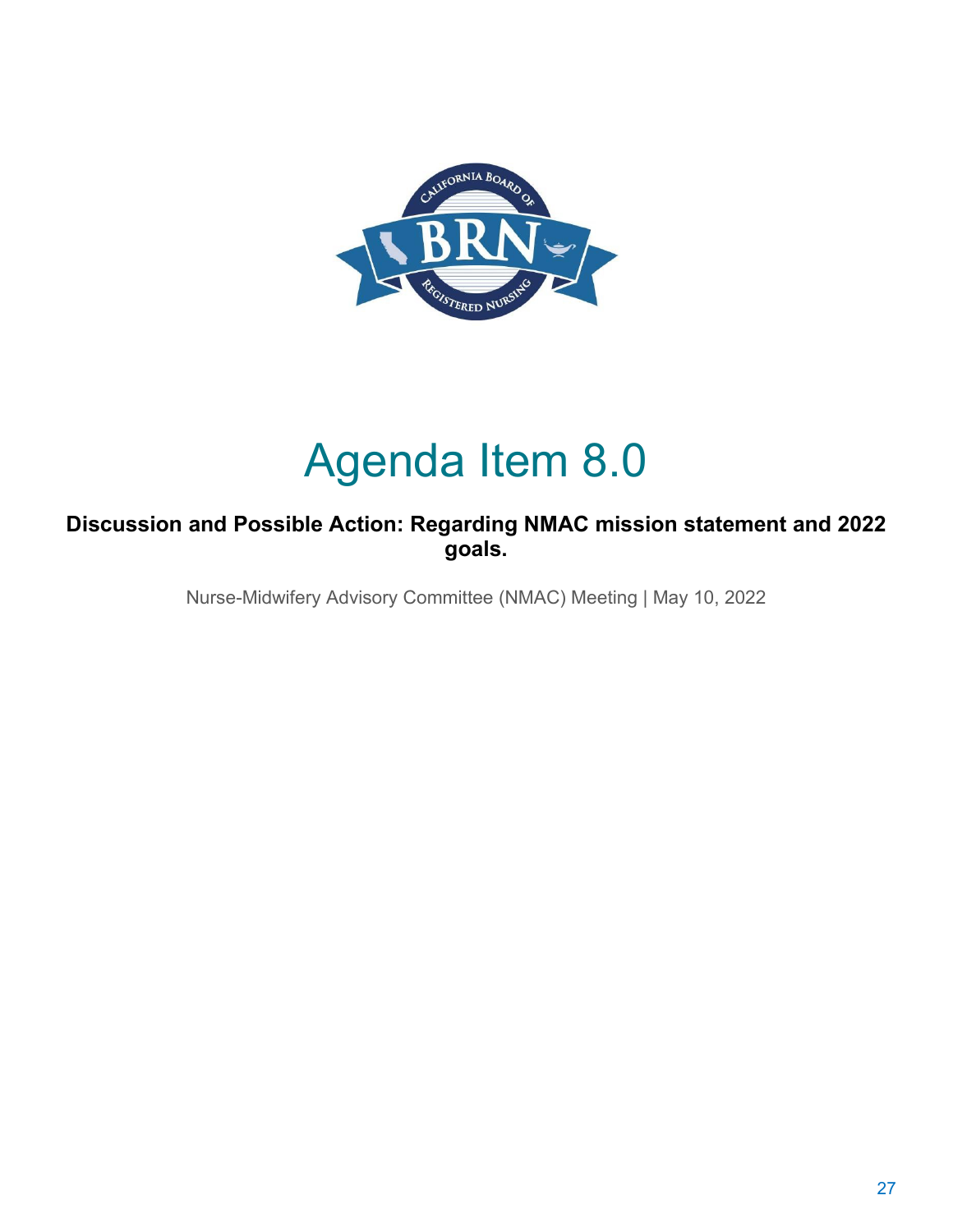**DATE:** May 10, 2022 **AGENDA ITEM:** 8.0

| <b>ACTION REQUESTED:</b> | <b>Discussion and Possible Action: Regarding NMAC mission statement</b><br>and 2022 goals |
|--------------------------|-------------------------------------------------------------------------------------------|
| <b>REQUESTED BY:</b>     | Mary Kay Phillips, PhD, CNM<br><b>NMAC Chair</b>                                          |

#### **BACKGROUND:**

 The NMAC will discuss and create a mission statement as well as goals for the upcoming year. The NMAC's approved charter is included in the meeting materials for reference during the discussion.

#### **RESOURCES:**

**NEXT STEPS:** 

**FISCAL IMPACT, IF ANY:** 

PERSON(S) TO CONTACT: McCaulie Feusahrens

Chief of the Licensing Division California Board of Registered Nursing [mccaulie.feusahrens@dca.ca.gov](mailto:mccaulie.feusahrens@dca.ca.gov)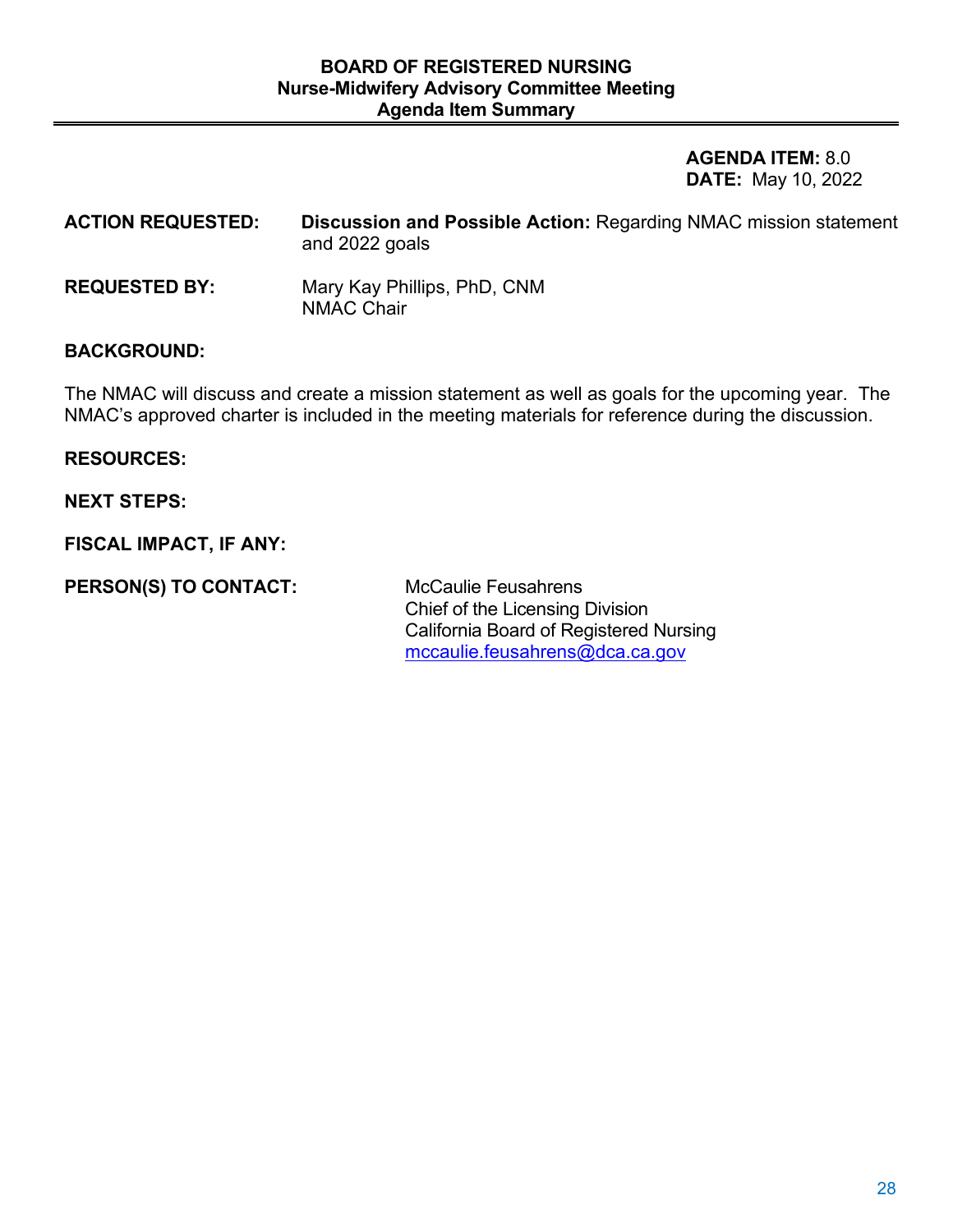

 PO BOX 944210, Sacramento, CA 94244-2100 P (916) 322-3350 | TTY (800) 326-2297 | <www.rn.ca.gov> BUSINESS, CONSUMER SERVICES AND HOUSING AGENCY • GAVIN NEWSOM, GOVERNOR **BOARD OF REGISTERED NURSING** 



#### **The California Board of Registered Nursing's DRAFT Nurse-Midwifery Advisory Committee**

 The mission of the California Board of Registered Nursing (Board or BRN) is to protect the health, safety, and well-being of the public through the fair and consistent application of the statutes and regulations governing nursing practice and education in California. The Board values include effectiveness, integrity, transparency, collaboration and equity.

#### **Background**

 On September 18, 2020, Governor Newsom signed Senate Bill (SB) 1237 into law. SB 1237 made changes to the Business and Professions Code (BPC) and, in summary, does the following:

- interconception care, and immediate care of the newborn, consistent with standards adopted by a specified professional organization, or its successor, as approved by the Board. • Authorizes a Certified Nurse-Midwife (CNM) to attend cases of low-risk pregnancy, as defined, and childbirth and to provide prenatal, intrapartum, and postpartum care, including family-planning services,
- protocols that delineate the parameters for consultation, collaboration, referral, and transfer of a services. • Authorizes a CNM to practice with a physician and surgeon under mutually agreed-upon policies and patient's care, signed by both the CNM and a physician and surgeon to provide a patient with specified
- the return of that patient to the care of the CNM after the physician and surgeon has determined that • Requires the patient to be transferred to the care of a physician and surgeon to provide those services if the CNM does not have those mutually agreed-upon policies and protocols in place and authorizes the condition or circumstance that required, or would require, the transfer is resolved.
- counseling, guidance, teaching, and support, if a physician and surgeon assumes care of the patient, • Authorizes a CNM to continue to attend the birth of the newborn and participate in physical care, as indicated by the mutually agreed-upon policies and protocols.
- Authorizes a CNM, after referring a patient to a physician and surgeon, to continue care of a patient the patient during a reasonable interval between the referral and the initial appointment with the physician and surgeon.
- Authorizes a CNM to attend pregnancy and childbirth in an out-of-hospital setting if consistent with the above-described provisions.
- • Prohibits a CNM to assist childbirth by vacuum or forceps extraction, or to perform any external cephalic version.
- Requires a CNM to refer all emergencies to a physician and surgeon immediately and authorizes a CNM to provide emergency care until the assistance of a physician and surgeon is obtained.
- Requires a CNM who is not under the supervision of a physician and surgeon to provide oral and written disclosure to a patient and obtain a patient's written consent, as specified. By expanding the scope of a crime, the bill would impose a state-mandated local program.
- physicians and surgeons, including, but not limited to, obstetricians or family physicians, and • Requires the Board to appoint a committee of qualified physicians and surgeons and nurses called the Nurse-Midwifery Advisory Committee consisting of four qualified CNMs, two qualified one public member.
- • Requires the committee to make recommendations to the Board on all matters related to midwifery practice, education, appropriate standard of care, and other matters as specified by the board. As well as provide recommendations or guidance on care when the Board is considering disciplinary action against a CNM.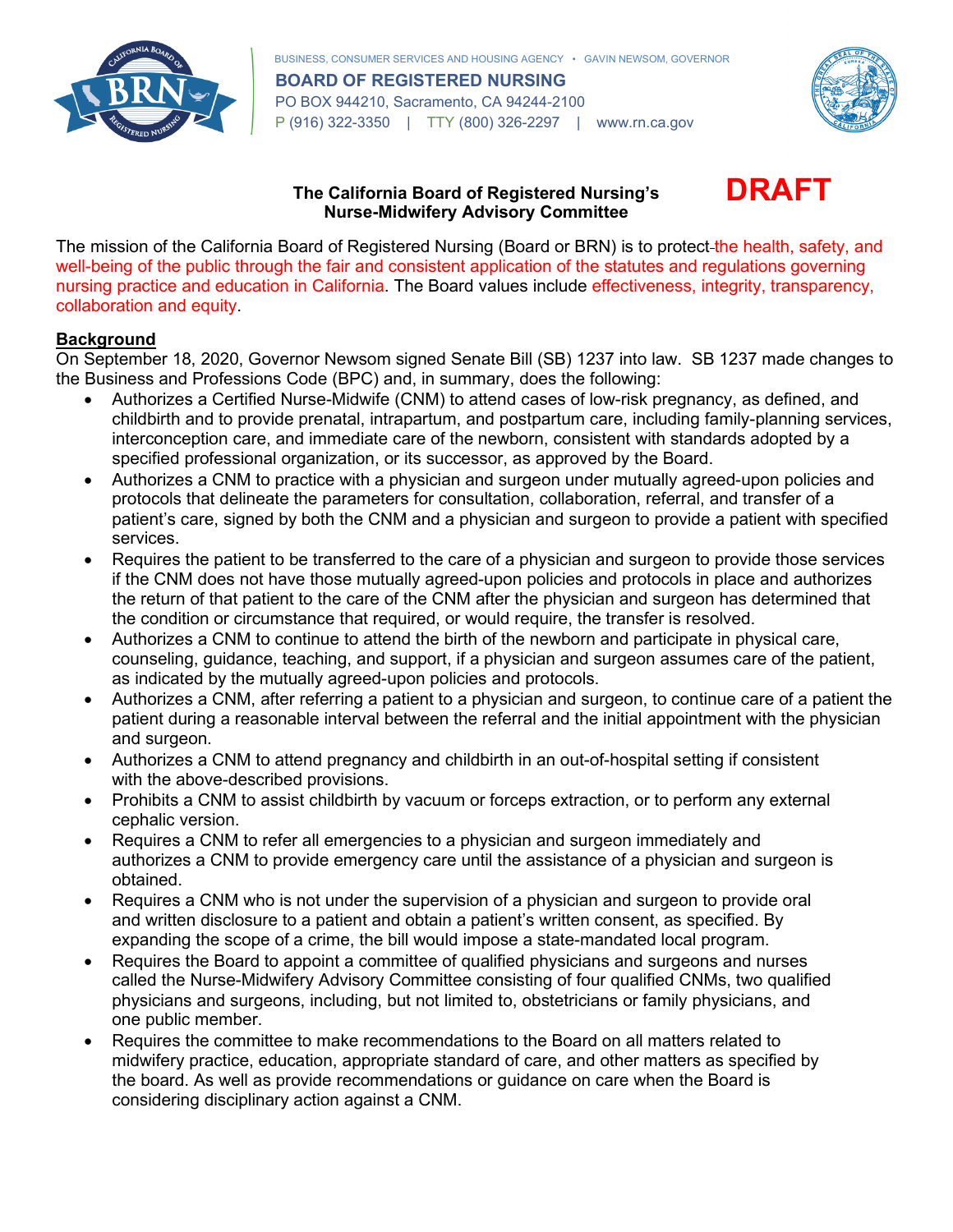- Authorizes a CNM to furnish drugs or devices incidentally to the provision of care and services allowed by a certificate to practice nurse-midwifery, as provided, and when care is rendered in an out-ofhospital setting, as specified.
- Limits the requirement that the furnishing or ordering of drugs or devices by a CNM be in accordance with the standardized procedures or protocols to the furnishing or ordering of drugs or devices for services that do not fall within the scope of services specified by the bill and Schedule IV or V controlled substances by a CNM for any condition.
- Requires Schedule II or III controlled substances furnished or ordered by a CNM for any condition to be furnished or ordered in accordance with a patient-specific protocol approved by a physician and surgeon.
- Requires a CNM who is authorized to furnish or issue a drug order for a controlled substance to additionally register with the Controlled Substance Utilization Review and Enforcement System (CURES).
- services specified by the bill, order laboratory and diagnostic testing, and receive reports, as specified. • Authorizes a CNM to procure supplies and devices, obtain and administer diagnostic tests, obtain and administer nonscheduled drugs consistent with the provision of services that fall within the scope of
- • Makes it a misdemeanor for a CNM to refer a person for specified laboratory and diagnostic testing, home infusion therapy, and imaging goods or services if the CNM or their immediate family member has a financial interest with the person receiving a referral.
- Requires a CNM performing and repairing lacerations of the perineum to ensure that all complications are referred to a physician and surgeon immediately, and that immediate care of patients who are in need of care beyond the scope of practice of the CNM, or emergency care when a physician and surgeon is not on the premises.
- place of birth and whether it was a hospital, freestanding birthing center, home delivery, clinic or physician's office, or other specified place; entering the information on the birth certificate; securing the • Requires the CNM in attendance of a live birth responsible for collecting information on the planned required signatures; and for registering the certificate with the local registrar.

On February 9, 2021, the Board appointed the initial members to the NMAC.

#### **NMAC Purpose/Charge**

Pursuant to BPC section [2746.2](https://leginfo.legislature.ca.gov/faces/codes_displaySection.xhtml?lawCode=BPC§ionNum=2746.2.) the Board is authorized to appoint qualified CNMs, physicians and public members to NMAC to advise and make recommendations to the Board on all matters relating to midwifery practice, including but not limited to, education, appropriate standard of care, and other matters specified by the Board. The NMAC shall provide recommendations or guidance to the Board when the Board is considering disciplinary action against a CNM.

#### **Relationship to the Board**

NMAC is an advisory committee of the Board. NMAC meetings are conducted pursuant to the Bagley-Keene Open Meeting Act as set forth in Government Code (GOV) sections [11120-11132.](https://leginfo.legislature.ca.gov/faces/codes_displayText.xhtml?lawCode=GOV&division=3.&title=2.&part=1.&chapter=1.&article=9)

 be made to the full Board. Referral to the Nursing Practice Committee or the full Board will depend on the NMAC information and recommendations may be forwarded to the Nursing Practice Committee, where Board members assigned to that committee will hear and refer the information to the full Board. The Board's Executive Officer (EO) or NMAC staff liaison will facilitate the referral of NMAC recommendations. If time does not allow information and recommendations to be forwarded to the Nursing Practice Committee, referral may relevance of the topic/issue to laws and regulations, the Board's public protection mandate, time-sensitivity, and other factors. Referred recommendations may be information-only or may request Board action in some instances.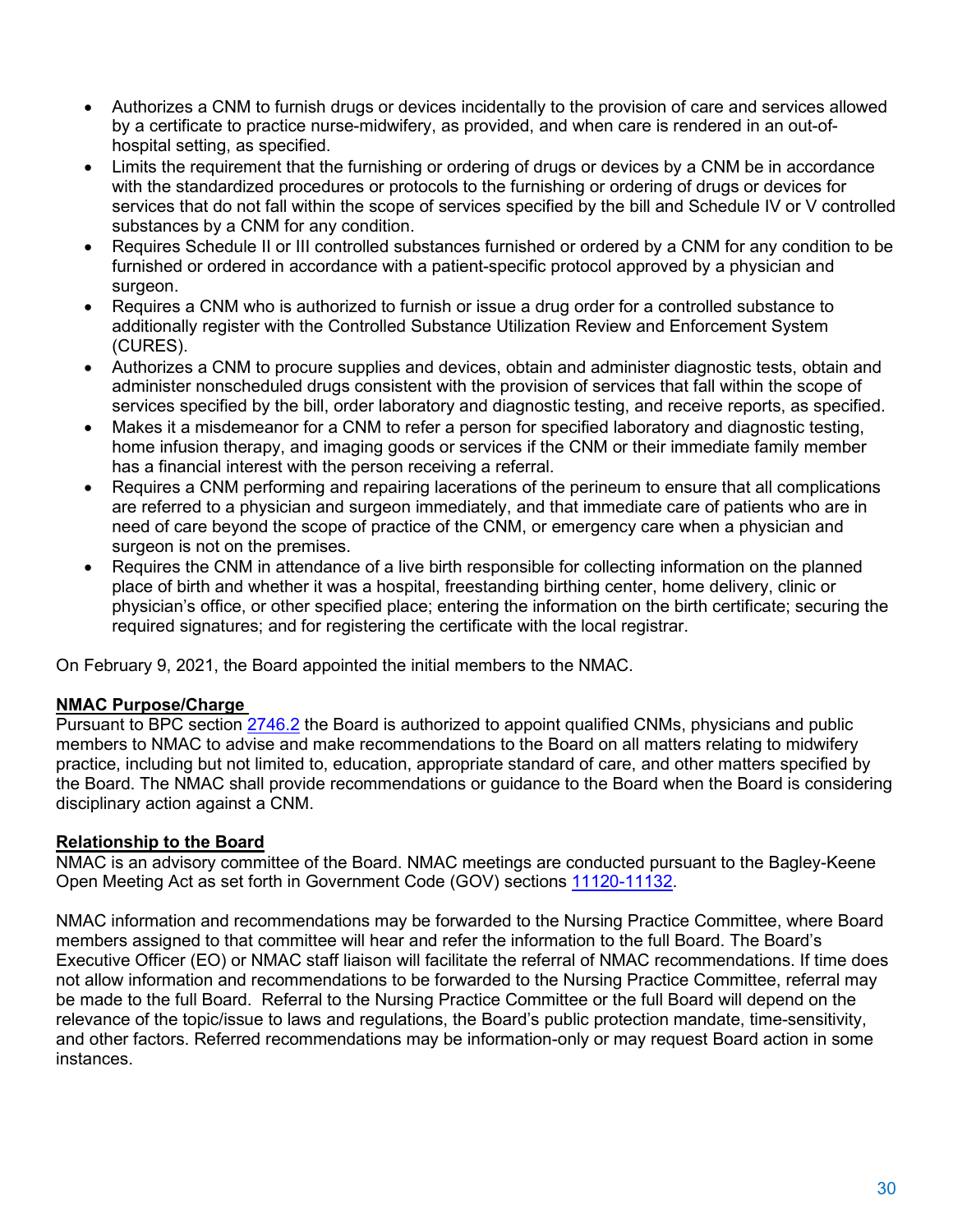#### **Membership**

In accordance with BPC section  $2746.2(b)(3)$ , the NMAC shall be composed of the following:

- Four (4) qualified CNMs,
- Two (2) qualified physicians and surgeons including but not limited to, obstetricians or family physicians, and
- One (1) public member.

 no more than two consecutive terms or a total of four consecutive years. NMAC members are appointed by the Board and shall be appointed to a two-year term. Members shall serve

Except as provided below, all appointments shall be for a term of four years and vacancies shall be filled for the unexpired term. No person shall serve more than two consecutive terms.

The initial appointments shall be for the following terms:

- • Two of the four licensed CNMs shall serve a term of four years. One licensed CNM shall serve a term of three years and the remaining CNM shall serve a term of two years.
- • One of the two physicians/surgeons shall serve a term of three years and the other shall serve a term of four years.
- The public member shall serve a term of four years.

 approval of minutes and specific recommendations to be moved forward to Board Committees or the full Board. The NMAC Vice-Chair has the authority to perform the committee Chair's duties in the Chair's absence and is knowledgeable regarding issues that impact NMAC and the policies and procedures by which the committee must be run. Members must be available for telephone and email consultation with BRN staff NMAC members will identify and vote on a committee Chair and Vice-Chair to facilitate NMAC meetings in collaboration with the Board's EO or NMAC staff liaison. The NMAC Chair will develop the meeting agendas in collaboration with the Board's EO, NMAC staff liaison, and other Board support staff. Only appointed NMAC committee members vote on meeting agenda items when a vote is required. This may include items such as relative to program work and other program issues.

 vacancies and submit for Board appointment, as needed. Committee members may be removed by the Board A listing of NMAC members will be maintained by the BRN and include appointment start and end dates. A public listing of the NMAC members will be posted on the [BRN website.](https://www.rn.ca.gov/consumers/advcommittees.shtml) Appointed members resigning before their appointed term ends are asked to submit a letter of resignation directed to the attention of the NMAC Chair and the Board's EO. The Board's EO or designee will facilitate the application process to fill committee prior to expiration of their term for dereliction of duties as a committee member, misconduct, or other good cause.

#### **Meetings**

requirements. The NMAC meets up to four times per year, generally, the day before a Board meeting. The meetings will typically be scheduled for 90 minutes and will be held virtually and/or at various locations throughout the state. All NMAC meetings will be open to the public and will adhere to the Bagley-Keene Open Meeting Act

Special meetings may be held at such times as the board may elect, or on the call of the Board President or the Board's EO. The NMAC agenda and materials are posted on the [BRN website](https://rn.ca.gov/consumers/meetings.shtml) per GOV section [11125.](https://leginfo.legislature.ca.gov/faces/codes_displaySection.xhtml?lawCode=GOV§ionNum=11125.) Advisory committee members will be asked to provide agenda items, a brief agenda item summary, and meeting materials in advance of meetings according to the requested submission timelines established by BRN staff. Meeting materials will be posted on the BRN website in the same location as the specific meeting agenda, meeting location, minutes etc. Meeting materials received during or after a meeting will subsequently be posted on the BRN website along with other already posted meeting materials and will be labeled as addenda/supplemental materials.

Meeting agenda items will be discussed using standard meeting management procedures. Members of the